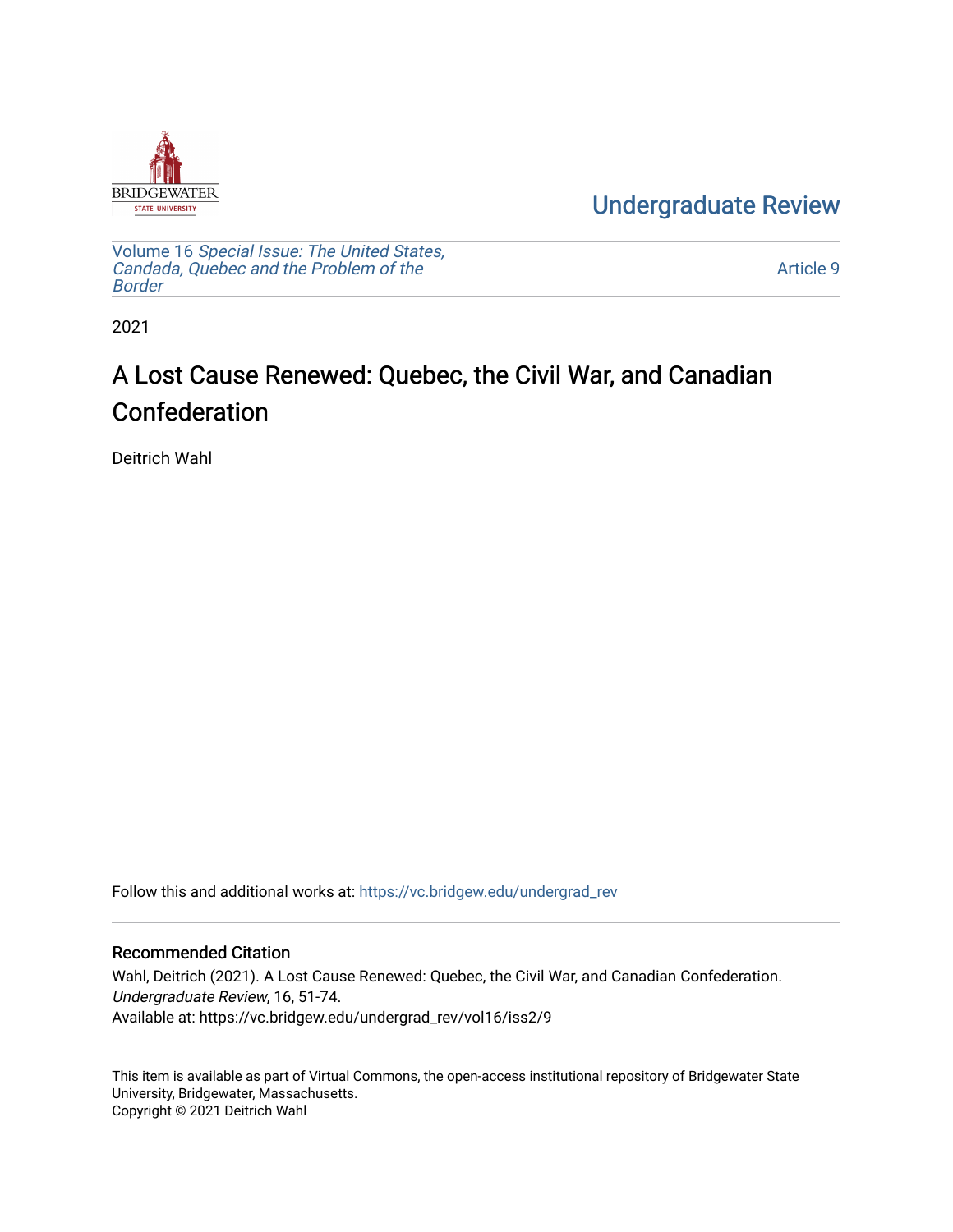# A Lost Cause Renewed: Quebec, the Civil War, and Canadian Confederation

DEITRICH WAHL, BRIDGEWATER STATE UNIVERSITY, BRIDGEWATER, MA, USA. dwahl@student.bridgew.edu

**Abstract**: Discussion surrounding Canadian Confederation often centers around whether the Dominion of Canada was built on an act or a pact. There are valid points to be made for each argument, but it just may be that both are incomplete. The act or pact debate often fails to fully consider the unique experience of French Canadians in the years leading up to Confederation in 1867, which means that a third argument has largely been overlooked. For French Canadians, the years leading up to the passage of the British North America Act of 1867 saw a renewal of the Conquest and revival of national myth. Throughout the early 1860s, the American Civil War reminded them of their past struggles against the British. They remembered how their farms and villages burned as the British captured Quebec in 1759, and as they watched their French Louisianan brethren succumb to the Union Army and Americanization, they remembered how they had been abandoned by France a century earlier. By 1867 French Canadians felt they were alone on a continent full of anglophones and Protestants who were committed to assimilating them and extinguishing the last light of true Catholicism in North America. Rather than share the fate of Louisiana's French, they sought a ceasefire. They desired a means to prolong their struggle for cultural survival, and Confederation offered this. By building on established historiography and examining contemporary newspaper sources, this article reveals that for French Canadians, Confederation represented an armistice more than an act or pact.

**Keywords**: Canadian Confederation, American Civil War, the Conquest, Quebec-Louisiana relations, national myth

Act or pact? These three simple yet profoundly important words are often found at the heart of the sometimes intense conversation surrounding Canadian Confederation and Quebec's national question; taken together they pose a question that asks what it fundamentally means to be Canadian. Scholars and political scientists have debated the question for more than a century without forming a solid consensus on the matter.<sup>1</sup> There are no easy answers to this issue. Perhaps to some extent, both the act and pact arguments are true. There are, indeed, legitimate arguments to be made for each case; however, there is a third argument that should also be a part of the debate. More than an act or a pact, this argument contends that in 1867 Confederation marked a ceasefire in a battle that had begun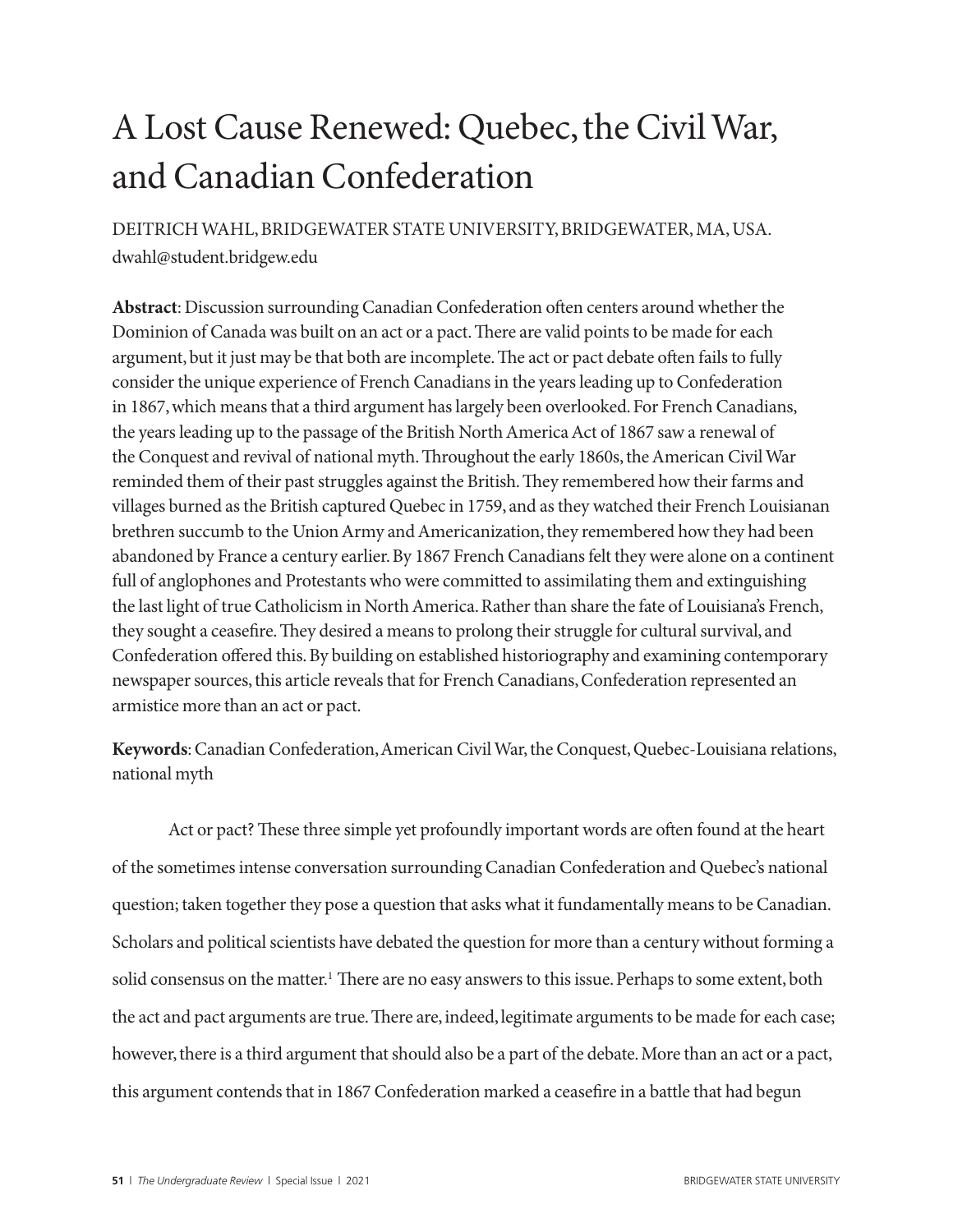more than a hundred years earlier. French Canadians knew this battle as the Conquest, and although it had taken various forms over the course of a century, the 1860s saw this lost cause renewed with a violence, intensity, and urgency that had not been present since the Seven Years' War. New combatants were introduced, and the hostilities played out in a new, more southern theater of war. The struggle, however, remained the same; for French Canadians this struggle could summarily be described as English-speaking Protestants attempting to impose their godless, industrial, vulgar way of life on a beleaguered, agrarian minority. In this sense, French Canadians experienced the American Civil War as a continuation of the Conquest. The war reopened old wounds from which national myth, tradition, and religious duty poured out, thus imbuing the conflict with a profound meaning that was felt uniquely by Canadiens. Consequently, to a great number of francophones, the British North America Act of 1867 represented an armistice as much as it did a union.

Examination of the French-Canadian experience of the American Civil War must first begin by recognizing the importance of national myth. In his book, *Love in the Western World*, cultural theorist Denis de Rougemont provides useful insights into the formation and power of myth. He writes, "A myth makes it possible to become aware at a glance of certain types of *constant relations*… A myth expresses the *rules of conduc*t of a given social or religious group. It issues accordingly from whatever *sacred* principle has presided over the formation of this group."2 In short, myths describe and prescribe constant relations, rules of conduct, and sacred principles. They provide a lens through which a group of people view the world around them; in the case of national myths, they can define entire peoples as they influence interpretations of history, color opinions of current events, and inform ideas about the future. Furthermore, de Rougemont's use of the phrase "to become aware at a glance" suggests that myths do not necessarily encourage deep analysis. They simply reveal the way things are and always have been. Constant relations and sacred principles are eternal concepts. They are matters that do not require constant reevaluation, and as such they exert a certain hold on people that becomes deeply, perhaps unconsciously, ingrained over time. These ideas are of crucial importance as one proceeds with an analysis of French Canadians and the Civil War as they provide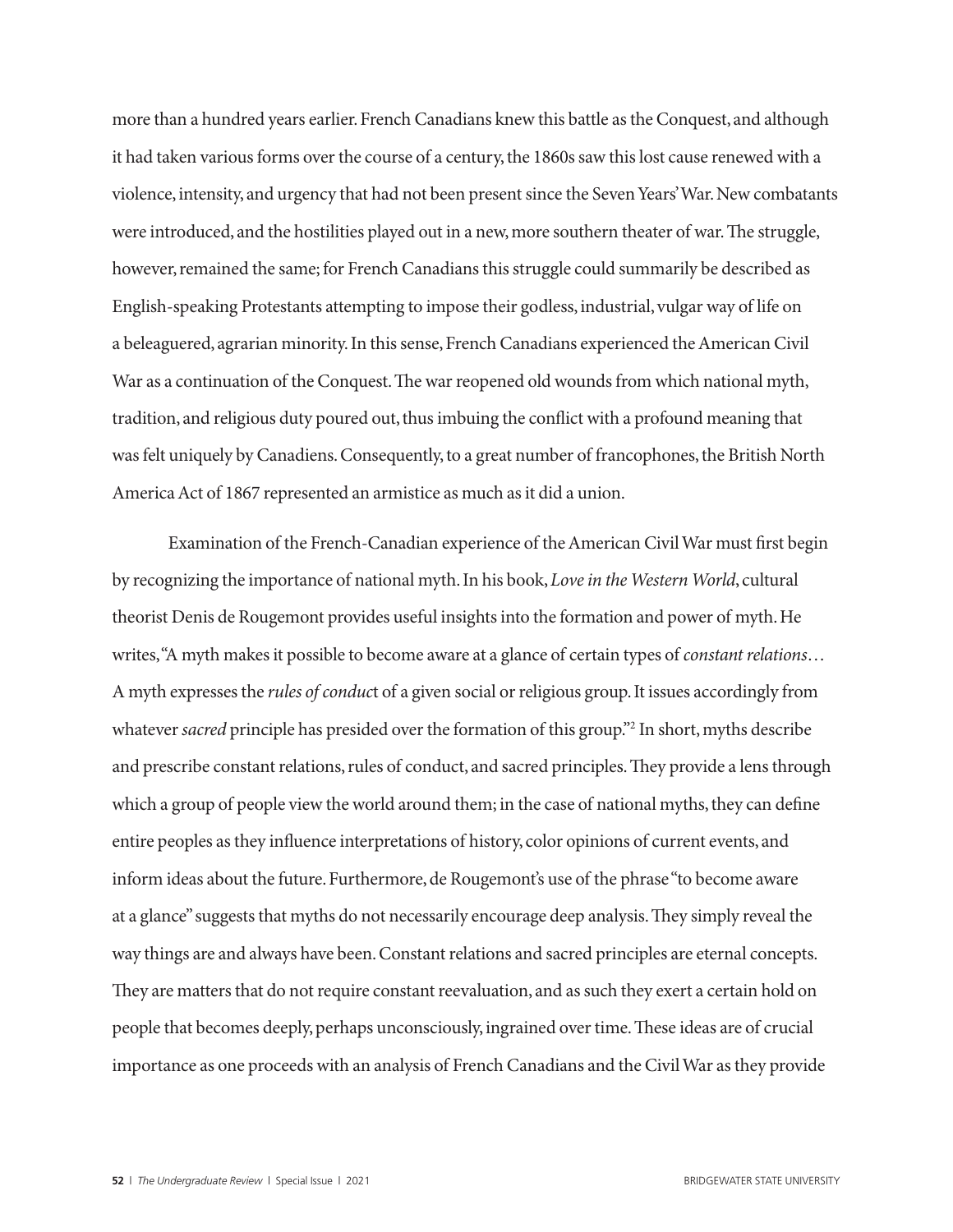a framework for understanding how myth and national consciousness are very much intertwined.

As the Civil War laid the foundations of the American South's Lost Cause, French Canadians' own national myth, the Conquest, was brought to the forefront of their collective memory. With the importance of myth already established, it is vital to also come to a complete understanding of the Conquest itself. In its simplest sense, the Conquest refers to Great Britain's acquisition of New France at the end of the Seven Years' War. However, as a national myth it is much more complex. In addition to being conquered by the British, French Canadians understood their abandonment to also be a part of the Conquest. They felt that France, their mother country, had rejected them and traded them away for the apparently more valuable islands of Guadalupe and Martinique. With this in mind, historian Daniel Francis refers to the Conquest as a "neurosis-making event" that was at once both a humiliation and a tragedy for Canadiens, and he suggests that for French Canadians, the Conquest was the defining moment in their national history.<sup>3</sup> Being a defining moment, one can understand that it was through this traumatic event that French Canadians, now alone and defeated on a continent dominated by their adversaries, were made a distinct people. It was from this painful memory that they drew conclusions about the constant relations, rules of conduct, and sacred principles that defined who they were and what their purpose was. Therefore, it must be recognized that the French-Canadian nation, steeped as it was in myth, was born out of the Conquest.

The Conquest was more than just a singular event, however, and French Canadians relied on national myth to explain their regrettable situation after the Seven Years' War ended. After the war, the British made continued attempts at assimilation in their new colony, and it appeared to French Canadians that the British were wholly committed to ensuring the complete amalgamation of their people into British society. The Conquest, therefore, was an ongoing process. Perhaps more importantly, as a national myth it revealed to francophones that the British commitment to assimilation was a constant relation, and each measure taken by the British reinforced what had become a defining belief among French Canadians. Whether it be by the sword or by the pen, they believed the British were committed to destroying the French-Canadian way of life. The Royal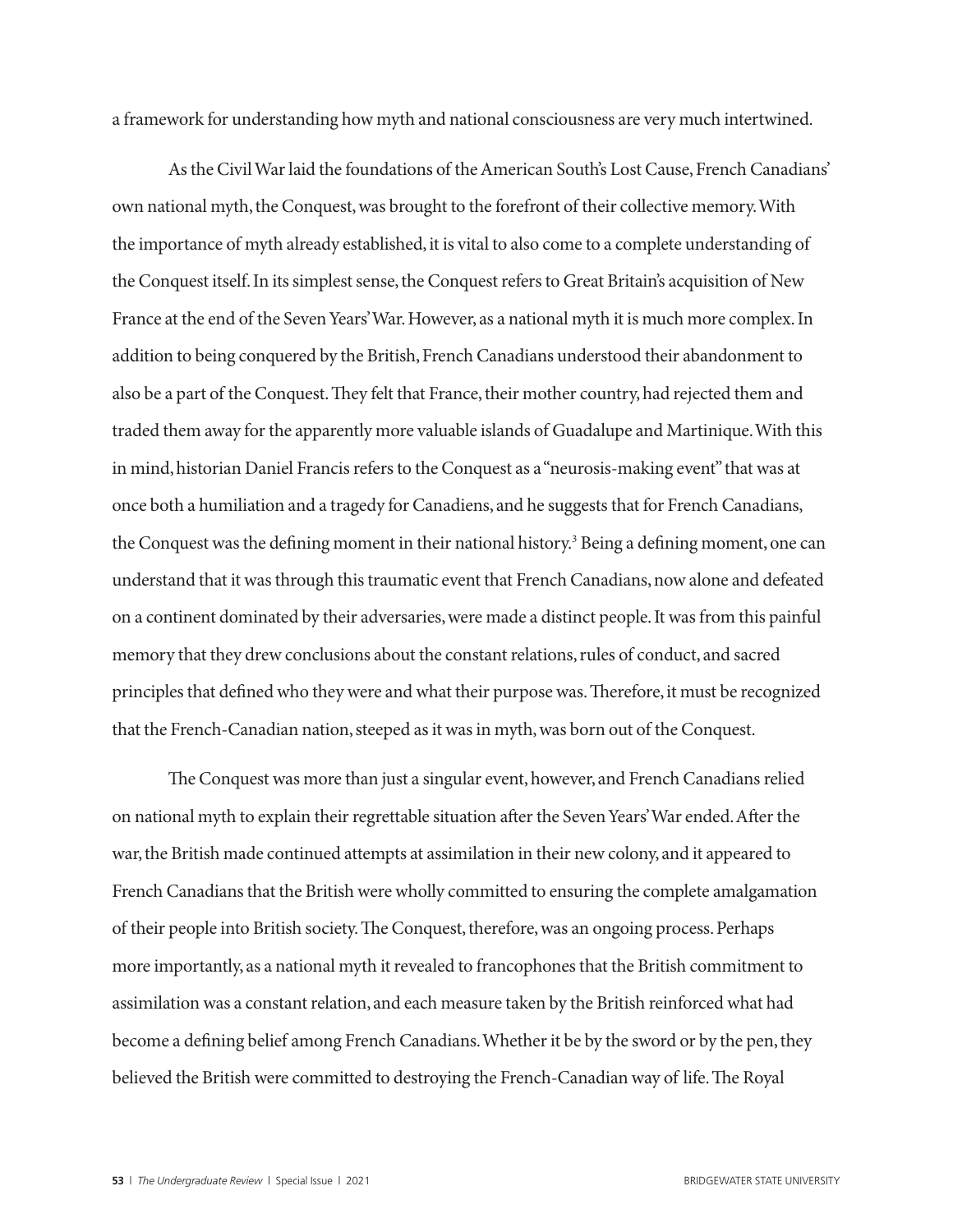Proclamation of 1763, for example, made it clear that the Conquest, now being continued through the passage of legislation, was about more than territory. The institution of English law, the oath of allegiance that prevented Catholics from holding public office, and the western settlement boundary meant to push English-speakers into Quebec demonstrated that the French-Canadian nation, its culture, and its religion were to be conquered as well. With a relatively small English population and a lack of new anglophone arrivals, however, authorities soon found that it was vital to retain the loyalty of the French Canadians, who formed the bulk of the population. The Quebec Act of 1774 was passed with the aim of undoing many of the assimilative measures the British had taken since 1763, but the national myth was already firmly established. French Canadians knew that the British would continue trying to assimilate them, and now understood that their numerical superiority in Quebec offered them a means of defending their identity. It is also important to mention, as Laurier LaPierre carefully points out in his work on French-Canadian nationalism, that the Quebec Act granted a "whole series of privileges and concessions" to Quebec's Catholic clergy.<sup>4</sup> These privileges and concessions were attempts at appeasing French Canadians, certainly, but more importantly they solidified the Church's perceived role as the protector of French Canada and as the most effective institution French Canadians had for dealing with British authorities. Thus, more rules and relations of the national myth became entrenched. The Church would defend French Canadians, and French Canadians would in turn defend the Church.<sup>5</sup> Their condition was simple. The British would continue trying to assimilate them, and they would rely on their numerical superiority in Quebec and the power of the Church to defend their French-Canadian identity. Clearly then, it was through the lens of the Conquest that French Canadians understood the rules and relations that governed their situation in North America.

Nearly a century later, on the eve of the U.S. Civil War, the Conquest still loomed large in the hearts and minds of Canadiens. As they had done previously with the Quebec Act, British authorities continued to shift the official position toward French Canadians to a more conciliatory posture. Parliament revoked Section 41 of the *Act of Union*, for example, which had declared English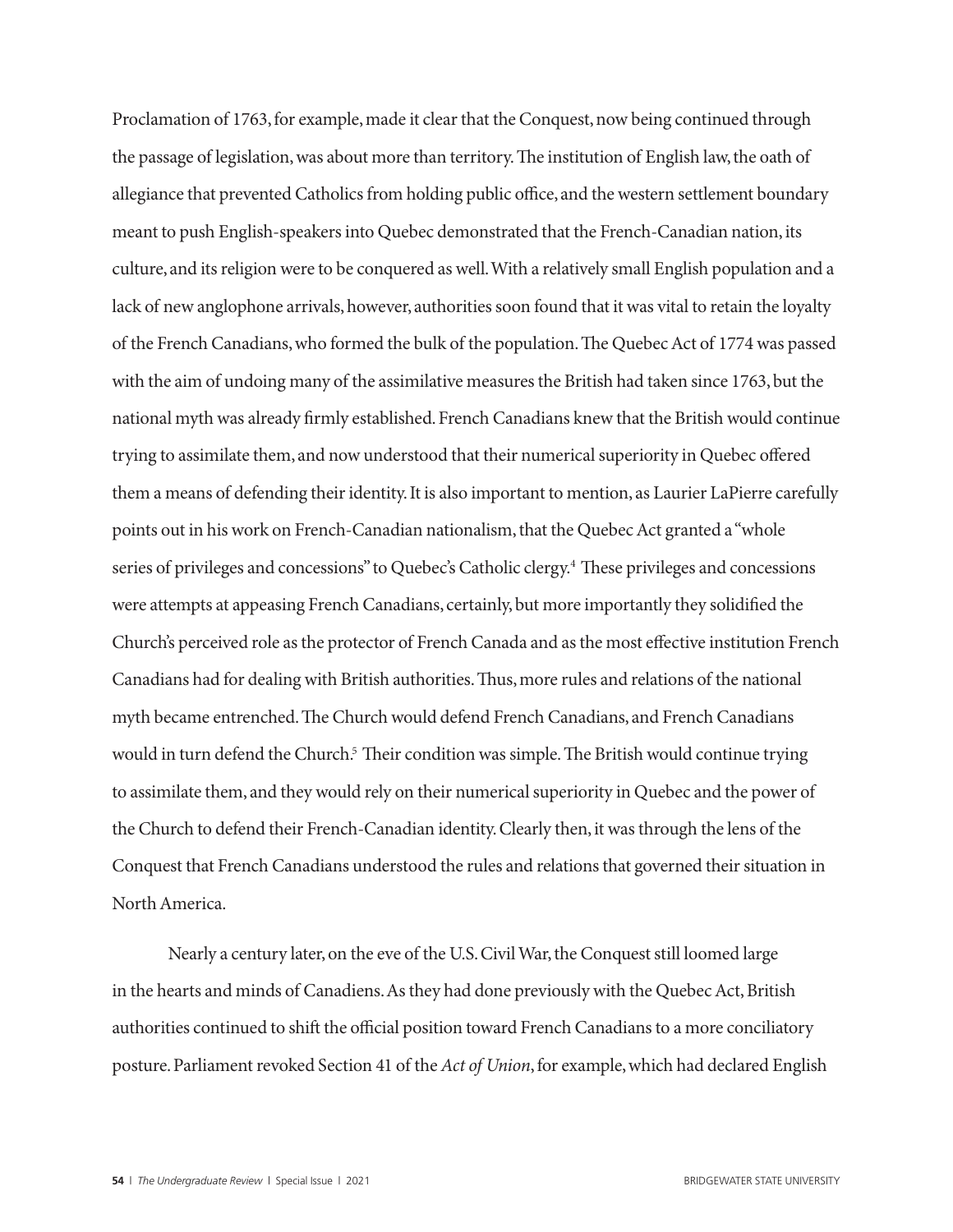to be the only official language of Canada.6 However, it was apparent to French Canadians that regardless of whatever steps officials may have taken toward appeasement, the larger population of ordinary anglophones still viewed the assimilation of francophones as inevitable. Evidence of this can be found in an 1860 article from the *Montreal Witness*, in which an English Canadian explains his understanding of the French in North America. The author<sup>7</sup> writes, "The small French population of America is…destined in all probability to be absorbed by the dominant population by which they find themselves surrounded."8 He goes on to give specific statistics to show just how small and scattered the French population of North America was, and concludes that only Lower Canada and Louisiana had any chance of preserving pieces of their French identity. This emphasis on French Canadians' minority status had extreme significance at a time when English Canadians were calling for representation based on population. Moreover, pointing out how small and scattered francophones were in North America was a direct attack on the traditional defenses French Canadians had understood to be part of the constant relations and rules of conduct established by their national myth. Their founding myth had established that a numerical superiority would protect them. According to this article, however, that protection was quickly vanishing. The realities of British rule that had been explained by French Canadians' national myth were reaffirmed by articles like this, which effectively kept the fires of the Conquest burning in the hearts of francophones. It appeared that anglophones would relentlessly seek to conquer, and the only hope for survival rested on holding on to small pockets of influence in places like Quebec and Louisiana.

Along with predicting the destruction of North America's French societies, the *Montreal Witness* article goes on to completely disparage the French role in colonizing North America. The author declares, "The French had an amazing aptitude for running over immense tracts of wilderness, but this is something very different from colonization." This dismissal<sup>10</sup> of French Canadians' history is significant. Canadiens had a great deal of pride in their origins and ancestry. For instance, in 1815 Parti Canadien leader Louis-Joseph Papineau argued that Canadiens should be proud of their French origins because France had contributed as much to the development of civilization, science,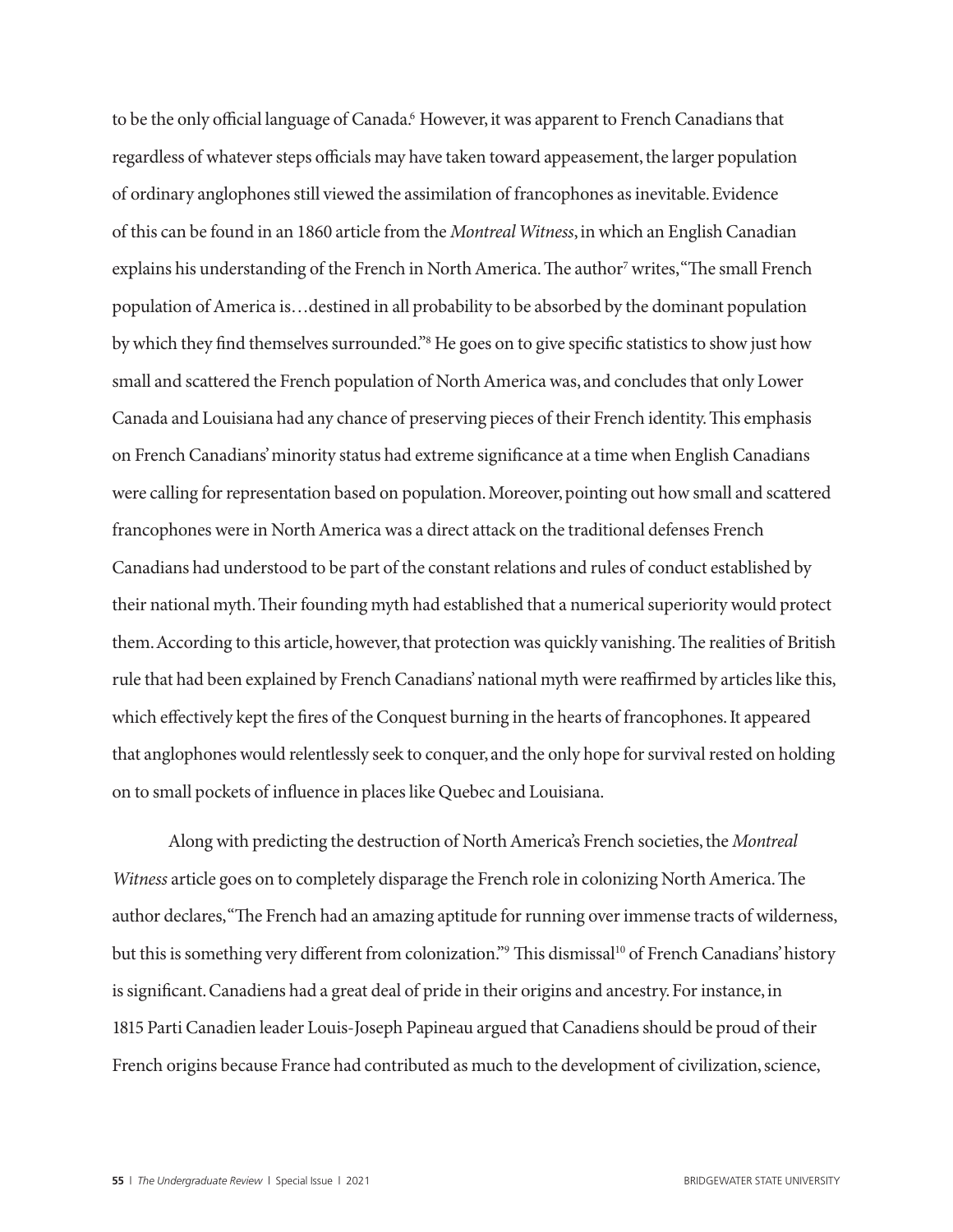literature, art, liberty, and government as Britain.<sup>11</sup> Historian Katherine Morrison's work suggests that Papineau was not alone in his French-Canadian pride. She lists "the founding of Quebec City in 1608, the courage and ingenuity of the early settlers, and their creative relations with many native tribes who helped them survive in a northern wilderness… [And the exploration of] the heartland of the continent before the English had ventured beyond the Alleghenies"12 as accomplishments that nineteenth-century French Canadians celebrated. Anglophones' attempts to dismiss these accomplishments were essentially assaults on French-Canadian heritage and identity. Thus, one of the most important aspects of the Conquest's power as a myth is revealed. More than land or even power, in the eyes of French Canadians, the British strove to conquer their entire history and identity. Assimilation did not mean simply integrating or mixing into British society, it meant killing their ancestors and erasing their legacy. After a century of British rule, their language, religion, traditions, accomplishments, and their entire history as a people were still at risk of being wiped away from the historical record.

As they looked through the lens of the Conquest, French Canadians saw that their entire way of life was facing destruction in the 1860s. The particularities of that way of life must now be examined if one is to understand the French-Canadian experience of the Civil War. The French-Canadian way of life in the Civil War era can succinctly be described as traditional. The noted historian Jacques Monet explained that the essentials of French-Canadian life in the nineteenth century were "their ancestral land, their French language, their Catholic Faith, their time-honoured, and peculiar jurisprudence, and their long family traditions."13 These pillars formed the basis of a life that was most often lived in a rural area while practicing traditional agriculture; the land and traditional farming seemed to offer French Canadians the most effective resistance against any change that might weaken one of these pillars. LaPierre expands on this fact, and his work supports the idea that the land of Quebec and the traditional agriculture practiced there held a significant, perhaps mythic, importance to French Canadians. According to LaPierre, francophones refused to leave Quebec even though better farmland existed elsewhere and refused to adopt the more advanced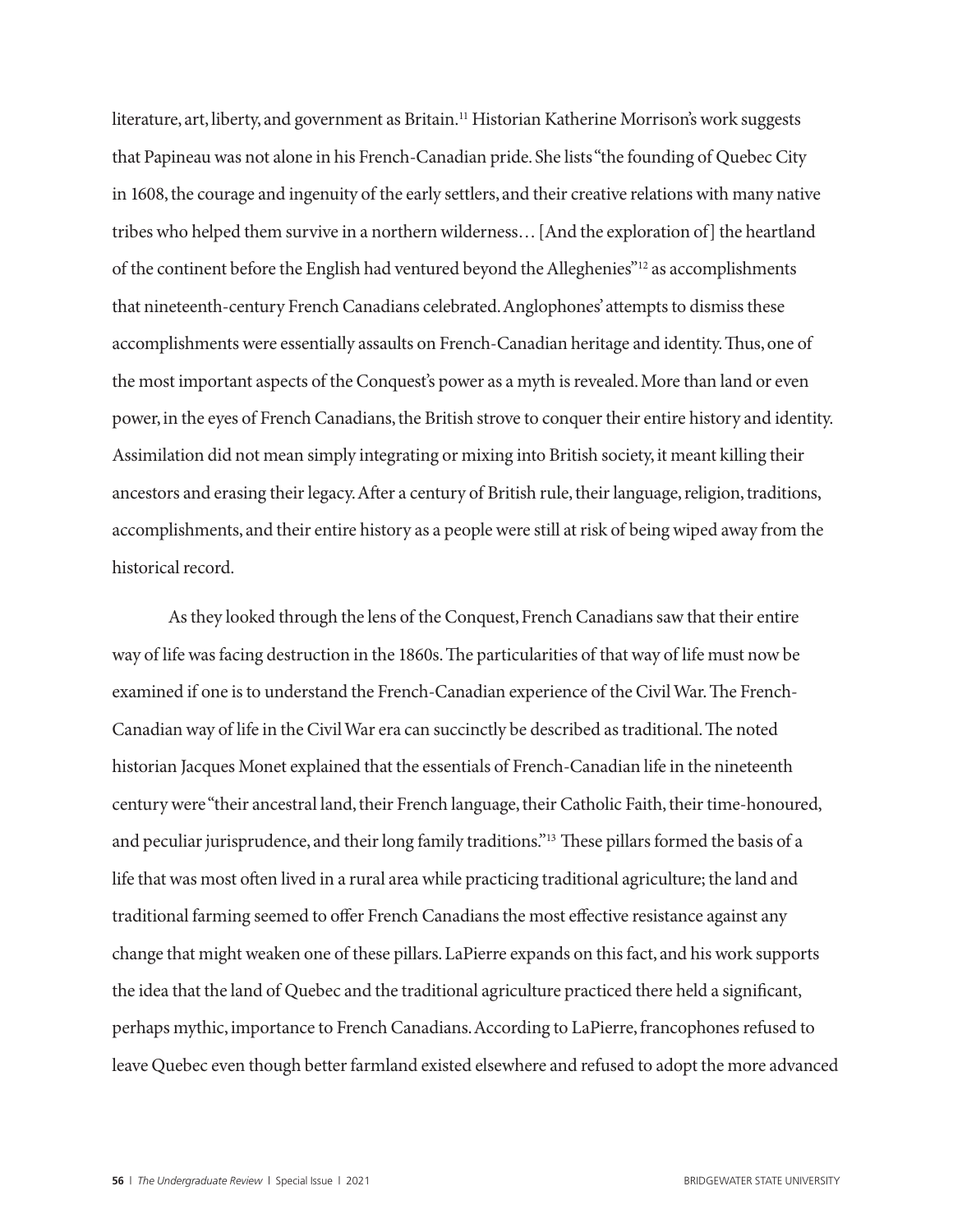farming techniques that were allowing English-speakers to become much more profitable in agriculture because of a certain *mystique de la terre* that suggested the land of Quebec was essentially the lifeblood of French Canada.14 This *mystique de la terre*, one could argue, was grafted onto the myth of the Conquest as a sort of sacred principle that dictated that francophones would survive only if they remained on their ancestral land and remained engaged in their traditional vocation. Traditional farming in Quebec was believed to be what francophones were meant to do. To defy this, was to bleed French Canada. This principle was reaffirmed by the fact that the British dominated virtually all other areas of the economy, which was yet another reality of the Conquest.

With this attachment to the land in mind, one can see that any force that pulled francophones away from Quebec and traditional agriculture would have been viewed as imperiling the survival of French Canada. The Civil War was exactly this kind of force. While historians have been unable to settle on a precise statistic regarding Canadian participation in the Civil War, the commonly agreed upon numbers range from 20,000 to 40,000, with the highest estimate at around 53,000.<sup>15</sup> The exact numbers, however, are less important than the French-Canadian perceptions of their participation in the conflict. Abbé Hercule Beaudry of Quebec is well known by Civil War historians for his claims made in early 1865 that 40,000 French Canadians had fought in the American war and that 14,000 of them had lost their lives as a result.<sup>16</sup> These strikingly high, most likely exaggerated numbers reveal a perceived crisis in Quebec. The high death rate communicated by the Church served as a warning to French Canadians that leaving their ancestral land would only bring trouble. Research done by American historian Preston Jones demonstrates that numerous French-Canadian newspapers echoed the Abbé's concerns about Canadiens being pulled away from their land and their farms. In March 1865, the *Gazette des Campagnes*, for example, published a letter from a French-Canadian soldier who claimed to have been one of the many "victims" of the Union Army's deceitful recruiting agents. In the letter, originally written just outside Richmond, Virginia in June 1864, he describes the horrible plight of his French-Canadian brothers-in-arms who were made cannon fodder and makes a plea to his kin still in Quebec stating, "May they eat what little they can scrounge from working the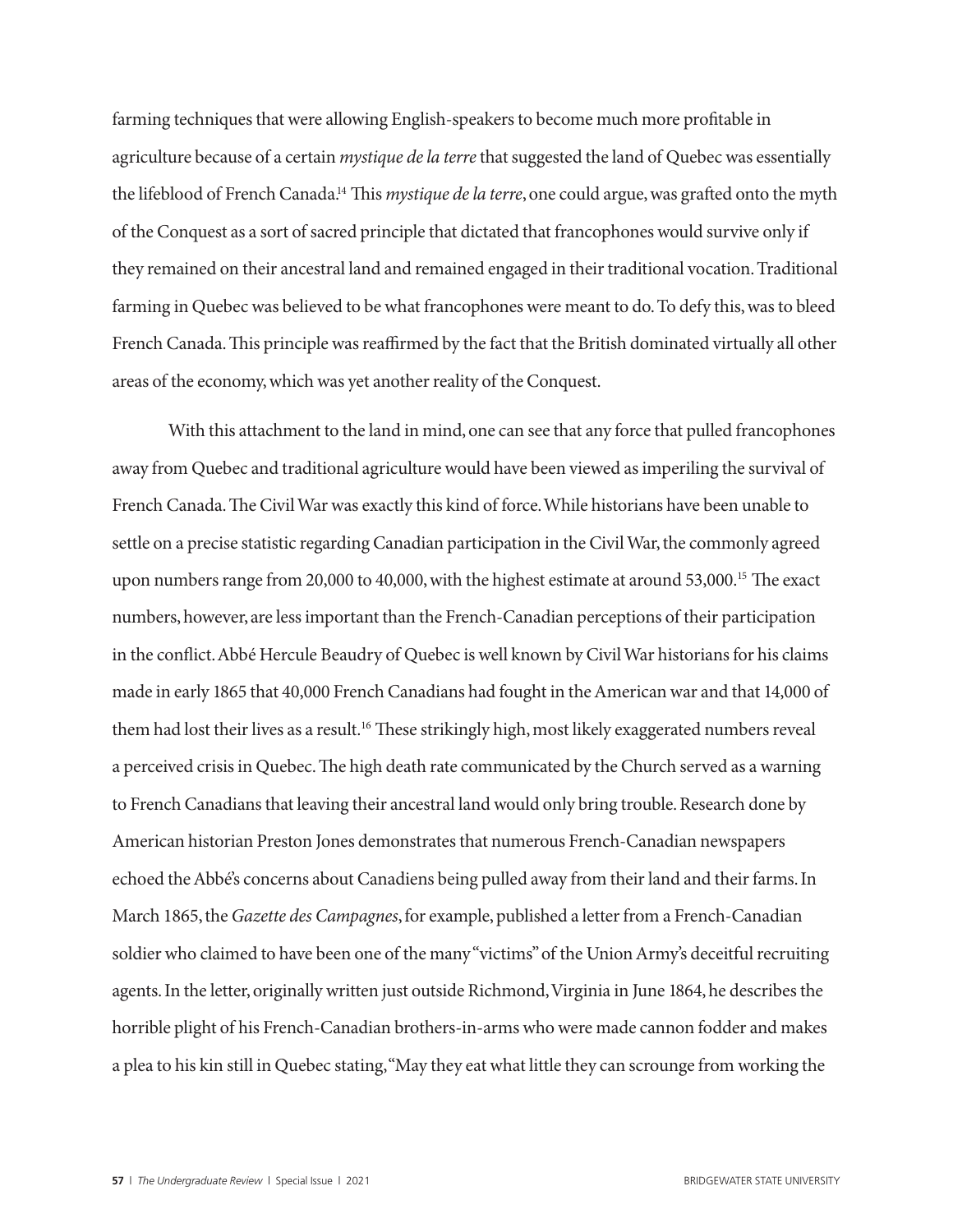land rather then come here to enlist in the Northern army."<sup>17</sup> The message here is clear. Quebec was where French Canadians were meant to be, and traditional life, regardless of its challenges, was far superior to any alternative. The forces causing French Canadians to ignore the *mystique de la terre*, to defy their traditional vocation, and to forget the rules and principles laid out by their national myth were widely seen as forces of evil; they attacked the pillars of French-Canadian life and threatened the numerical advantage that francophones maintained in Quebec. As such a force, the Civil War marked a renewed attempt at conquest by anglophones.

More important than their attachment to the land was French Canadians' attachment to their Catholic religion. In his work on French Canadians and Confederation, historian David Kwavnick writes of the nineteenth-century French Canadian: "His religion was the central fact of his existence and every other aspect of his life was interpreted in terms of… his membership in the Church."18 The nineteenth-century French Canadian understood the world and his place in it through his relationship with God more than anything else. Moreover, French Canadians believed themselves to be a people chosen by God. After the French Revolution's attacks on Catholicism, it seemed to many Canadiens that they had become the rightful heirs of the legacy of Catholic France, the so-called first daughter of the Catholic Church. As such, they understood themselves to be the protectors of the Catholic religion, and believed that they had a divine mission to build a French-Catholic model of civilization in North America. They were tasked with a sacred duty to be a beacon of godliness on a continent full of Protestant anglophones. According to historian Beverly Rasporich, in 1866 the Bishop of Trois-Rivières, L.F.R. Laflèche likened the land of Quebec "to that which God promised Abraham, a land that will endure everlastingly for those yet unborn," and he declared that the establishment of a Catholic nation on such a promised land was the providential mission of French Canada.19 Once again, it becomes clear that the French-Canadian identity was wrapped up in national myth. The land, religion, and future of the French "race" all were interdependent on one another. The stakes were impossibly high, and the Conquest greatly endangered their success.

The Civil War, as a continuation of the Conquest, presented a major threat to French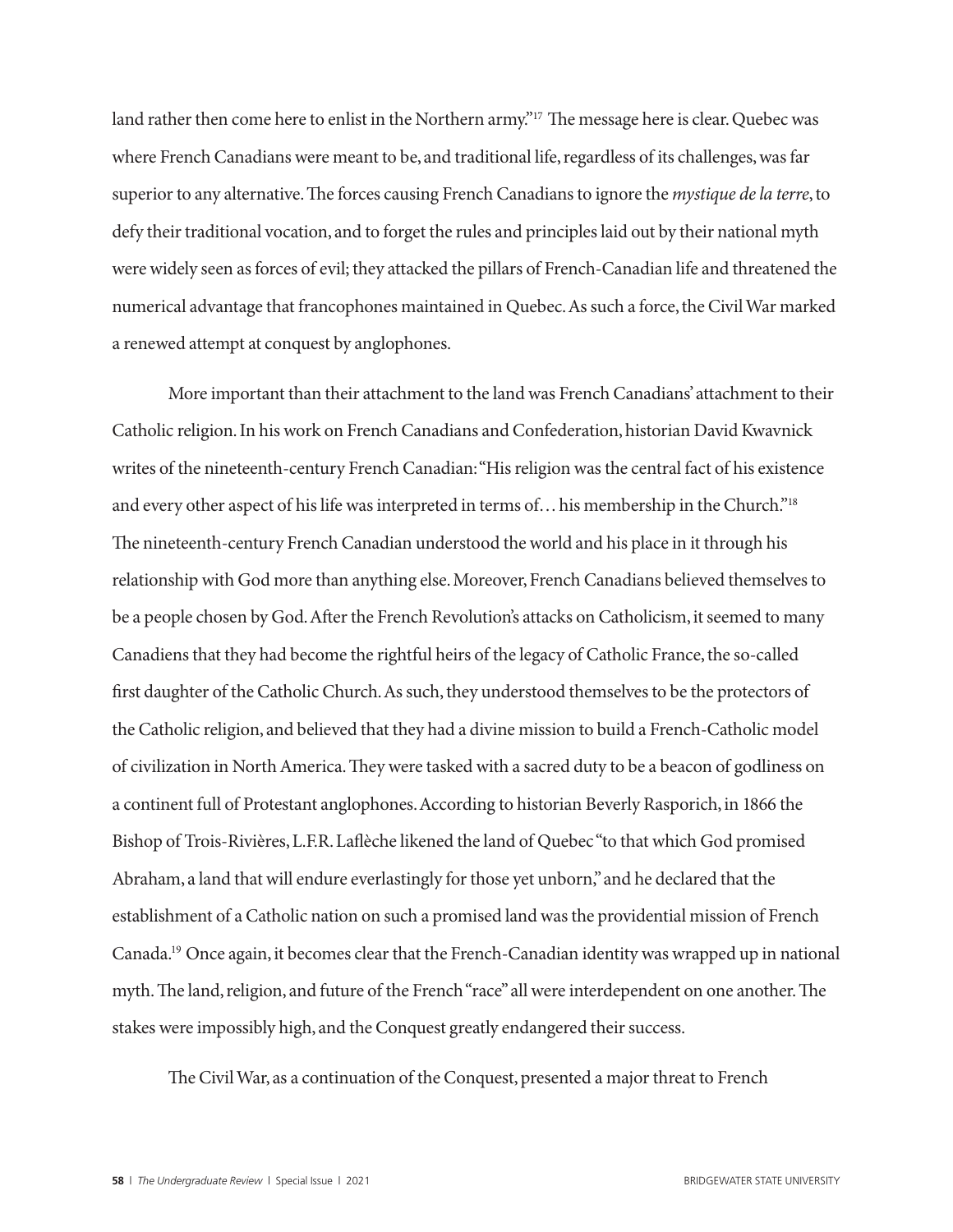Canadians' divine mission. Catholics across North America universally condemned Protestantism as the cause of the war. A Boston-based Catholic newspaper, *the Pilot*, for example, attributed the war to "violent, vulgar Saxonism."20 Meanwhile, *Le Propagateur Catholique* of New Orleans spoke of Protestants' inability to distinguish good from evil, which ultimately led them foolishly to seek a "liberté du mal."21 French-Canadian newspapers held similar views. Preston Jones explains that the *Gazette des Campagnes* declared America, with its relatively high crime rate and its toleration of Mormonism's polygamy, to be the "most immoral country in the world" and proclaimed to readers that the Civil War was just one battle in a larger, global war against Catholicism.22 If French Canadians had dreams of a Catholic North America, the power of the Union Army and its largely Protestant and industrialized society was a more than formidable opponent whose incredible ability to wage war was put on full display in the early 1860s. Worse yet for French Canadians was that this apparently religious war threatened to spill into Quebec. In 1858, the famous abolitionist John Brown had declared in Canada West (Ontario) that after the Union Army dealt with the "Slavocracy" in the South, they should conquer the "French Priestocracy" in Quebec.<sup>23</sup> Facing threats such as this, the *Courrier du Canada* referred to the Yankees as part of a "*race malfaisant*."24 At a time when language, religion, ethnicity, and "race" all blended together, the weight of this commentary cannot be overstated; it had clear implications for English-speaking, Protestant, British Canadians.

Although there was certainly a feeling of animosity toward all Protestants, the Northern states, with their industry and vulgar materialism, were seen as particularly detestable by some French Canadians, who viewed them as being the war's aggressors. Many Canadiens would have agreed that the war was truly one of Northern aggression. On May 27, 1861, *Le Canadien* told readers, "*Mais on sait fort bien que ce n'est pas l'abolition de l'esclavage que veut et Nord, mais subjugation et l'exploitation du Sud*."25 French Canadians tended not to see slavery as being central to the war, and more often believed the war was really about the North trying to dominate and exploit the South. As another largely agrarian minority that resisted domination, many French Canadians were sympathetic to the Southerners' cause and their attempt at autonomy. This was a very different view of the war than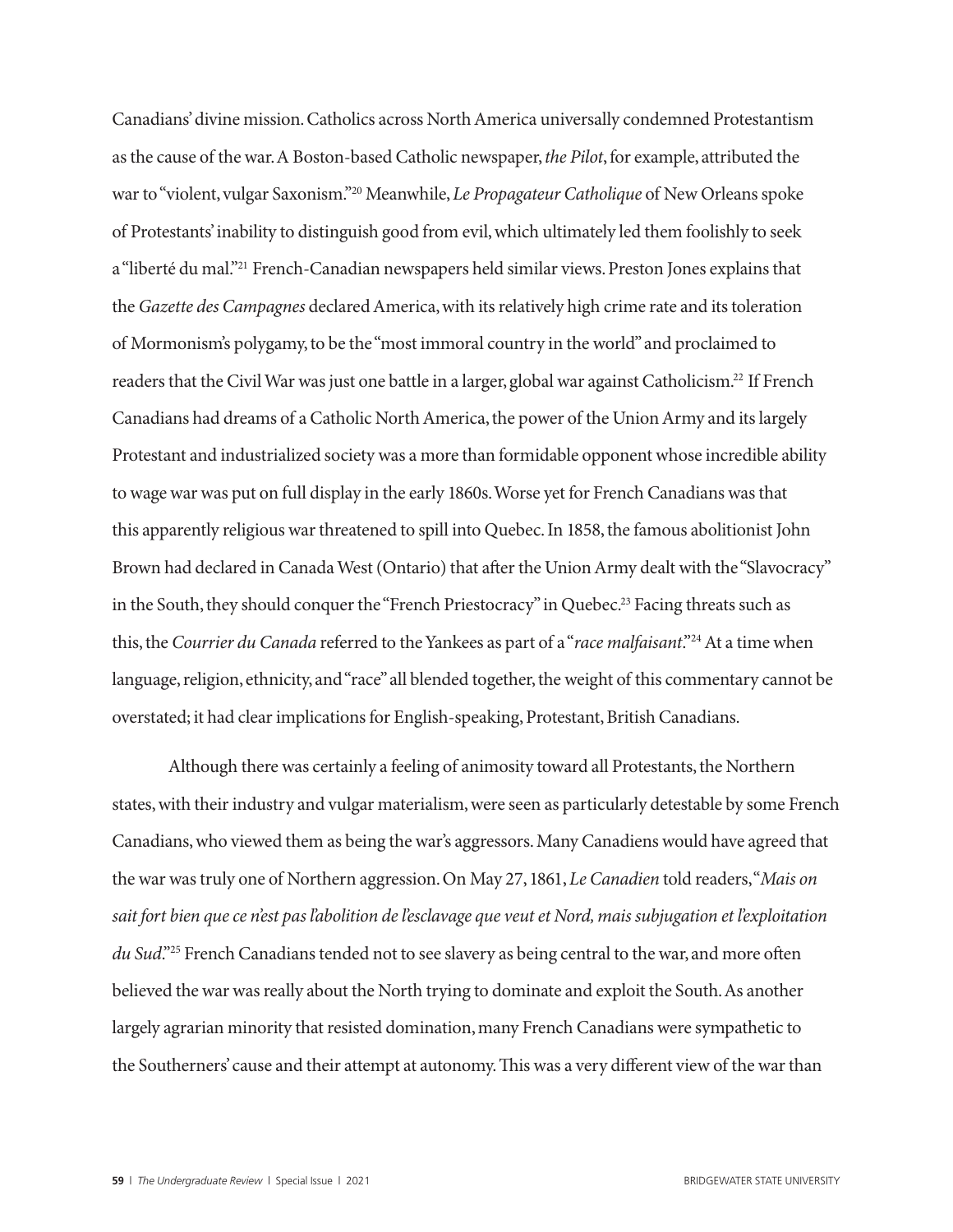British Canadians held. While they had grievances with the Northern states, most British Canadians viewed the South as backward and slavery as a great evil. A May 1861 article from *The Montreal Herald and Daily Commercial Gazette* explained to readers that although they might not be able to expect the same treatment from Americans, Canadians had to support the American Union because of its antislavery stance and because the Southern states' rebellion represented a threat to constitutional governments all over the world.26 Similarly, an Eastern Townships newspaper, the *Stanstead Journal*, wrote that the Southern states had seceded only because their inferior agricultural way of life had caused them to fall behind the industrialized North, and even explicitly shamed Canadian newspapers that propagated different opinions.27 In this view, the destruction of the Southern way of life was seen as progress, much as British Canadians understood the Conquest to be progressive and beneficial for the French. This connection would not have been lost on French Canadians who were often cited as being inferior to British Canadians.28

This disagreement between French Canadians and British Canadians about what was progress and what was exploitative, wanton destruction had its roots in the Conquest. In his book, *The People of New France*, Allan Greer describes the events that led to the capture of Quebec and Montreal by British forces in 1759 and 1760, and he explains that French Canadians remember these events as especially dramatic and meaningful. He writes of the siege of Quebec, "Week after week in the summer of 1759, British batteries bombarded the capital without mercy, while raiding parties burned villages all up and down the St. Lawrence in defiance of then current rules of civilized warfare."29 French Canadians' memory of the loss of Quebec and the barbaric, unjustifiable, merciless burning of their ancestors' homes was deeply ingrained by their national myth. The destruction of New France took on an even greater significance in the context of the Civil War. In November of 1864 the *Morning Chronicle and Commercial and Shipping Gazette*, a Quebec newspaper, gave readers an update concerning the war. General W.T. Sherman's infamous scorched-earth march was just beginning at this time, and was a topic of particular interest. The newspaper relates information from American newspapers stating, "His [Sherman's] army will now leave such a swath of desolated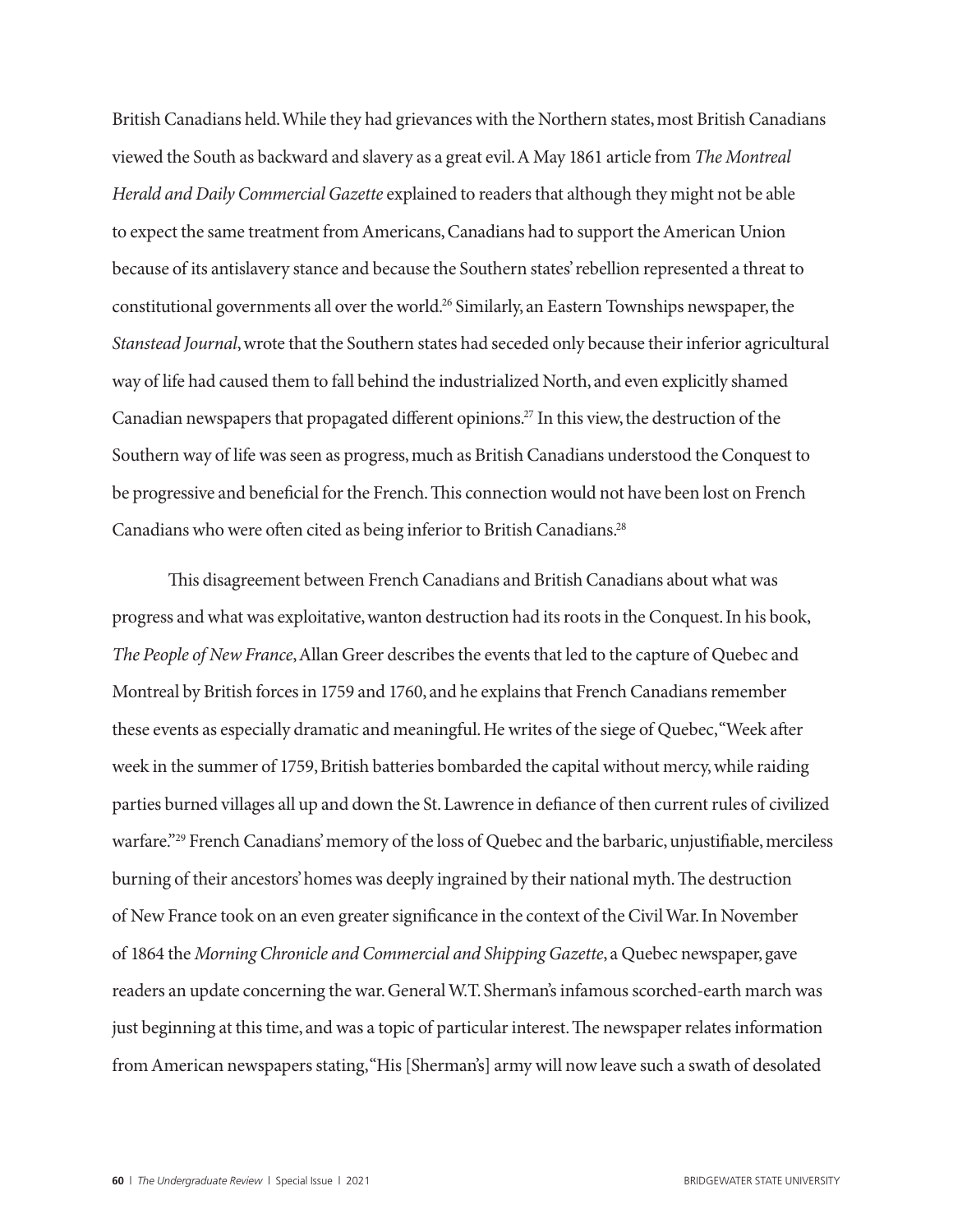country behind it as shall give Georgia and South Carolina a lasting lesson in war."30 The article goes on to quote a New York-based newspaper that described Sherman's burning of Atlanta as the work of a military genius. It must be noted that the writers at the *Morning Chronicle and Commercial and Shipping Gazette* did not agree that Sherman's actions were those of a genius, and they even characterized his scorched-earth policy as bloodthirsty; however, the newspaper still stated its support for the Union and expressed satisfaction in Abraham Lincoln's reelection. It seems British Canadians were not overly enthusiastic about the unsavory policies of Union Army generals, but were willing to look past them in the name of progress.

For French Canadians, the parallels to the Conquest were harder to ignore. According to Preston Jones, the French-Canadian newspaper *L'Ordre* wrote in April 1865, "History will surely be stained by the inhuman conduct of Northern generals," and likened the Union Army to Vandals rather than Christians. Jones also cites articles from the *Gazette des Campagnes* that told readers that Southerners were more honorable than Northerners and that Lincoln was a tyrant whose assassination may have been divine intervention.<sup>31</sup> For French Canadians, the destruction of the South was reminiscent of the destruction of Quebec at the time of the Conquest. The lack of healing since the eighteenth century became apparent as old wounds were reopened, and myth and memory bled from the French-Canadian national consciousness. Francophones were reminded of the British message of progress that had accompanied the Conquest. This progress had led to economic domination and political domination. British Canadians still resisted giving the French language official recognition,<sup>32</sup> after all. As this constant relation revealed itself time and time again, it seemed to French Canadians that "progress" was the anglophones' codeword for domination and subjugation; thus, the war in the South appeared to be just another front in the larger struggle that was the Conquest.

Given this background, the American Civil War carried the highest of stakes for French Canadians. The entire French identity was under attack. Promises of money and adventure lured francophones away from their homeland to die for the godless Union Army; their divine mission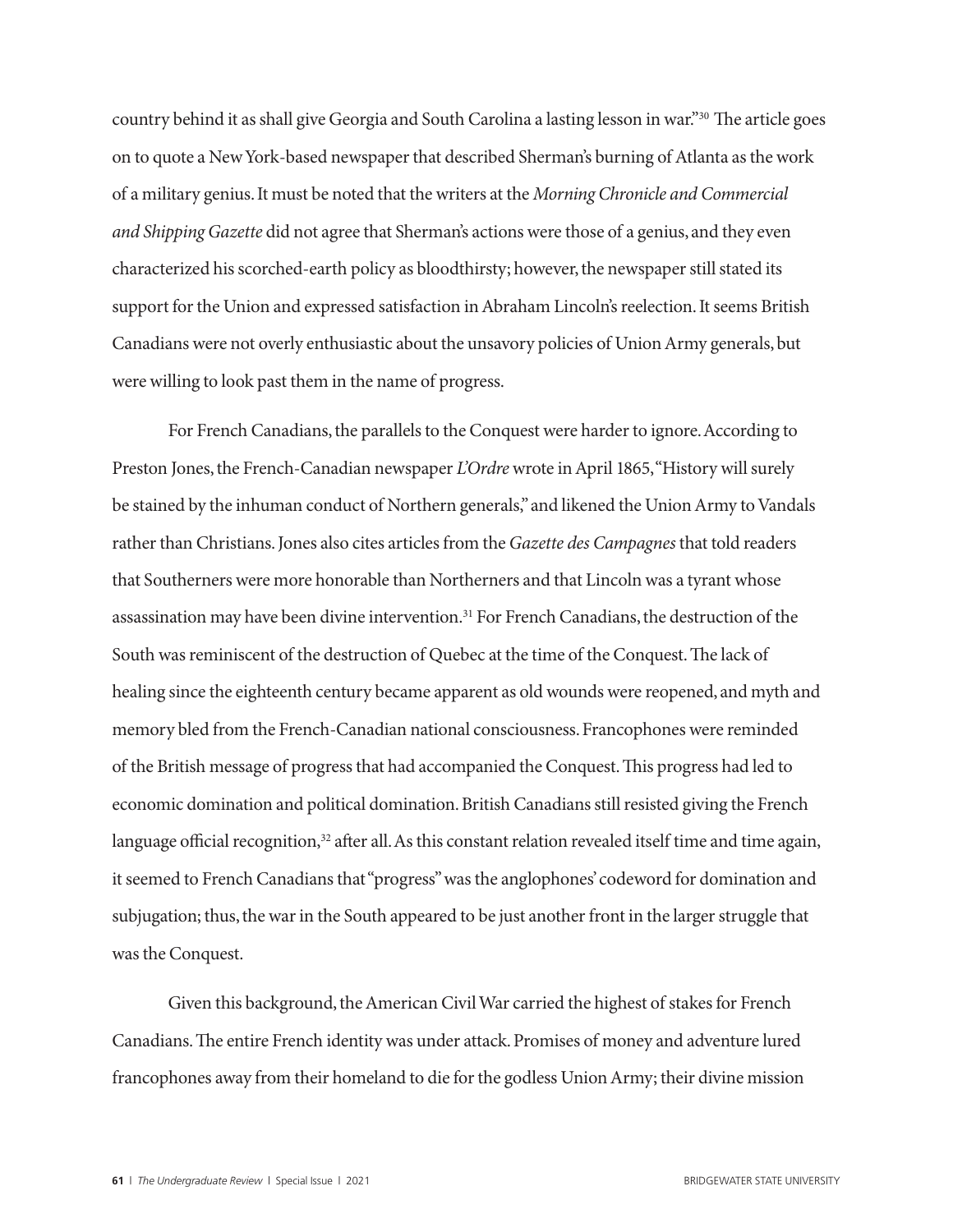seemed less achievable as opposition grew in the form of the aggressive and industrialized Northern states; the Catholic faith and French culture in Quebec were directly threatened by America's manifest destiny; and industry was being exported from the American North into Canada.<sup>33</sup> At the same time, their British Canadian counterparts identified with a completely different experience. British Canadians may have feared American expansion, and may have had issues with the United States,  $34$ but ultimately their view of the war was that a superior culture was imposing its will on an inferior, backward people. The war was seen as progress. Therefore, a clear minority on a continent full of English-speaking Protestants who were bent on ending their traditional way of life, French Canadians found themselves engaged in a multi-fronted cultural war that threatened the rules and sacred principles they so deeply valued. In this sense, the Civil War was a renewal and even an intensification of French Canada's lost cause.

It must be noted that the French, Catholic model of civilization that French Canadians hoped to build in North America was not necessarily limited by national borders. Newspaper articles show that French Canadians felt very much connected to Franco-American populations. In June 1862, the *Morning Chronicle and Commercial and Shipping Gazette* published a brief article titled "Whom Shall We Believe." The article presents two opposing reports from the United States that offer conflicting accounts of the French makeup of the Confederate Army. One report claims that there are no French in the Southern armies, while the other observes that many in the Southern armies are often seen speaking fluent French.<sup>35</sup> Although the article provides no clear answers to its readers, it establishes the fact that Quebeckers had a deep interest in their Franco-American counterparts' participation in the war. The previously cited article from *Le Canadien* titled "Adresse des Français de la Louisiane" reveals the same interest by publishing letters from French Louisianans. This fraternal connection between the former French North American colonies is one of the most important aspects of the French-Canadian experience of the Civil War.

Louisiana was seen as an especially important place by French Canadians. French Canadians maintained a very romanticized view of Louisiana's French during the war years, and New Orleans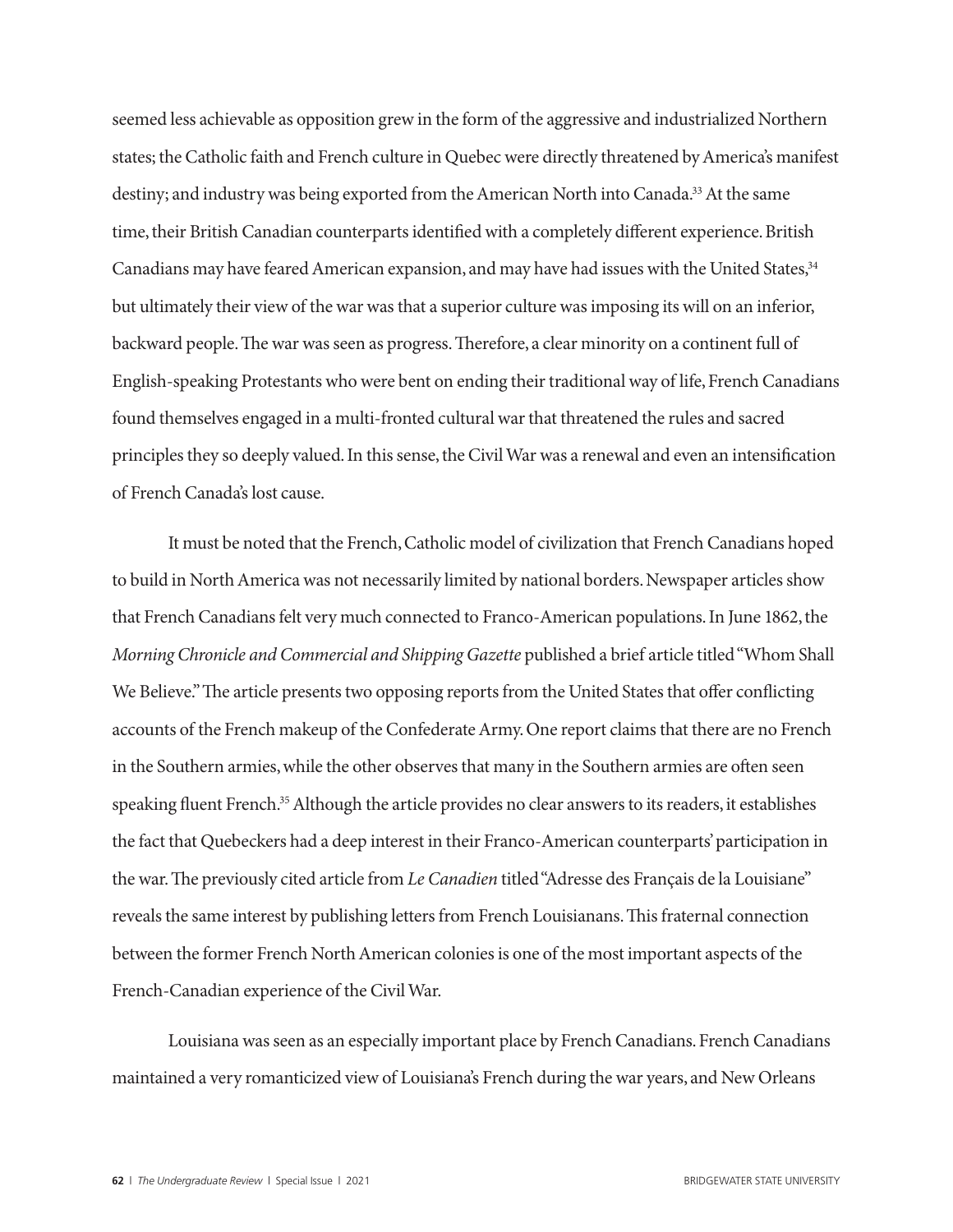held particular significance as it had been home to the largest population of francophones of any city in North America well into the 1860s.<sup>36</sup> Many Canadiens believed that Louisiana had a better chance of preserving French heritage than Quebec did. Research done by Preston Jones has revealed statements from French Canadians such as Louis-Antoine Dessaulles saying that the Louisianans were "*plus français que nous,*" and "the *Louisianais* had preserved a French civilization superior to that of Quebec."37 More than just admiring them, French Canadians saw themselves in Louisiana's French and easily identified with their struggle against an oppressive majority. Quebec newspapers such as the *Courrier du Canada* lamented the French blood that would be spilled in the Louisiana regiments.38 *Le Canadien* simultaneously called for support for francophones fighting for their rights in the Southern armies, while condemning francophones who fought for the North as traitors to their heritage.<sup>39</sup> Moreover, because they saw the Protestant Northerners as anti-Catholic and even atheistic, they saw French Louisianans as noble defenders of God. Thus, they were seen as partners in the divine French mission. Abandoned by France, separated by a national border, and some 1,500 miles apart, the two societies were united in their resistance against would-be conquerors, and in this sense, the Louisianans' fight opened a new front in French Canadians' own war; that is to say, it was an extension of the Conquest.

It is interesting to consider that French Canadians' romanticized views of Louisiana's French were not exactly reflective of reality. In truth, French Louisianans had begun Americanizing long before the war began, and the conflict only accelerated this process. Louisianans were behaving in ways that French Canadians would have found deeply troubling long before Union General Benjamin Butler occupied New Orleans. For instance, an interesting study conducted by historian Gabriel Audisio reveals that several French Catholic congregations in Louisiana had begun choosing English as their preferred language for mass and that several French newspapers progressed from printing in French only, to French and English, and finally to English only between the 1840s and 1860s.<sup>40</sup> English even became Louisiana's official language of instruction in 1864.<sup>41</sup> In contrast, Louis-Joseph Papineau had declared in the 1830s that French Canadians would under no circumstances give up their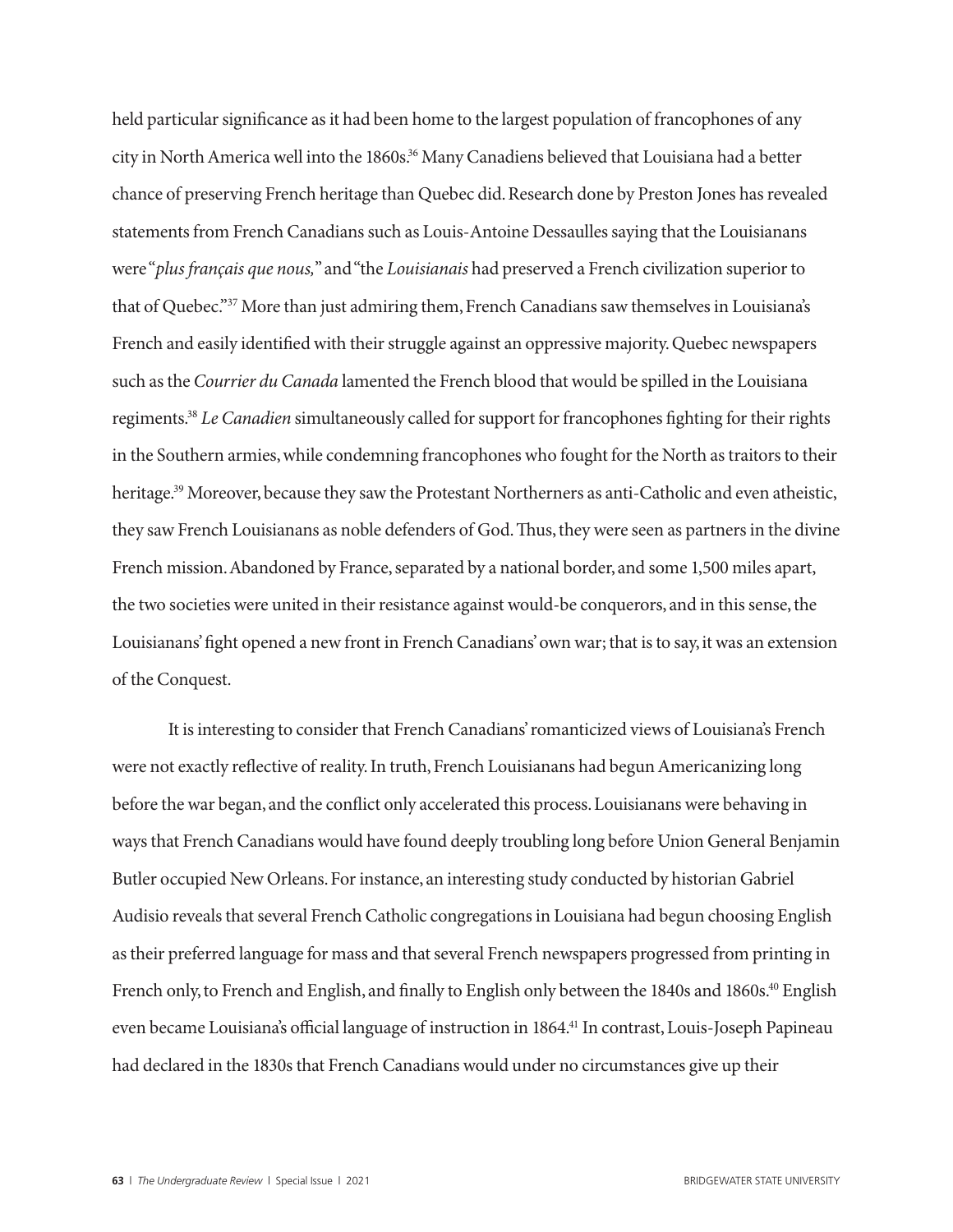language or culture.<sup>42</sup> Furthermore, intermarriage was occurring much more frequently between francophones and anglophones in the state. Historian Marise Bachand notes that intermarriage actually became common practice in Louisiana during the second half of the nineteenth century, while Catholic priests presiding over weddings in Quebec reminded new husbands and wives "they were both called to serve the glory of God and to safeguard the good of the homeland."<sup>43</sup> The contrast between the two societies is stark. Certainly, marrying anglophones would have been viewed as conflicting with the French-Catholic mission. Additionally, Preston Jones cites a letter written by a French Canadian from Quebec living in New Orleans. The letter, sent home to his parents, explained that he was making a living in business and also that his young son spoke a mixture of French and English.44 The letter represents everything French Canadians feared about losing their identity. It depicts a French Canadian who has left the family farm, traveled to America where he has become involved in materialistic, stereotypically Protestant business pursuits, and is raising a son who corrupts the French language with English. As the war came to its conclusion, French Canadians had to confront the growing discrepancies between their romanticized views of Louisianans and reality.

The Americanization of Louisiana must have been shocking to French Canadians. In 1862, shortly after the Union Army captured New Orleans, French-Canadian newspapers had reassured Quebeckers that the city's francophones would never allow the Northerners to impose their government there.45 French Canadians understood resistance to conquest as part of their identity, and they clearly believed Louisianans would also resist. In 1863, Philippe-Joseph Aubert de Gaspé cemented the commitment to resistance as an essential French-Canadian characteristic with his novel, *les Anciens Canadiens*. In the novel, the French-Canadian protagonist refuses to marry the British man she loves out of a duty to her heritage, and proclaims that to marry him would be to be "twice conquered."46 Here, de Gaspé essentially reminds his francophone audience that their ancestors had been willing to sacrifice their personal happiness for the good of the French-Canadian nation, and his choice of words is significant. By Americanizing, the Louisianans had been conquered. Worse yet, it seemed they embraced a new American identity without looking back. A Louisiana woman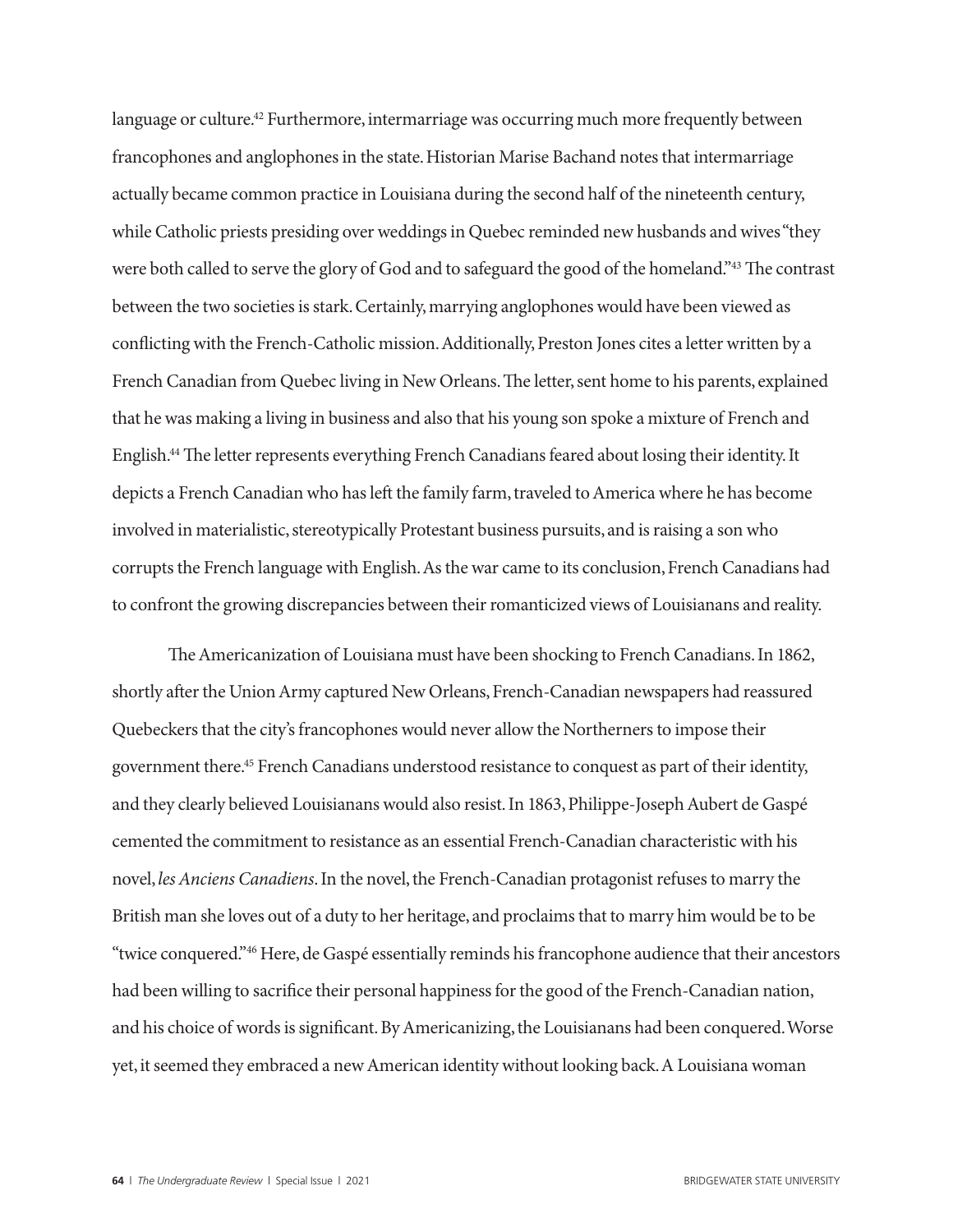wrote in the postwar years, "Now our city, like a woman who had been won to love her conqueror, began to assume the reconstruction that she had shed blood to resist."47 The differences between this letter and de Gaspé's novel are telling. French Canadians remained faithful to their mission. No sacrifice was too great if it meant ensuring the survival of the nation. Meanwhile, Louisianans were more open to change. Americanization seemed to offer French Louisianans a path toward success, material wealth, and personal happiness at the cost of their French identity, a price many were willing to pay. As the two French societies identified more and more with different causes, the fraternal bond that French Canadians had believed to be so strong was significantly strained.

As Louisianans embraced the South's own lost cause, their French identity was lost. With the racial aspects of the American Civil War, it seemed for Louisianans a "white" identity became more important than a French identity.<sup>48</sup> In response, Canada's French tried to distance themselves from their American counterparts. As Southerners began to deny the role slavery had in the war, more French-Canadian veterans began claiming they had joined the Union Army to end slavery.<sup>49</sup> The parallels between this phenomenon and the Conquest must be acknowledged. After the Conquest, the French Revolution had revealed France to be less devoted to Catholicism than French Canadians were. Similarly, the Civil War had revealed Louisianans to be less committed to preserving their French identity. With the fall of French Louisiana, it was clear to French Canadians that there was no society more French than that of Quebec. Much as in 1763, when France had abandoned its North American colonies by agreeing to the Treaty of Paris, French Louisianans had agreed to terms with their American conquerors, and French Canadians once again found themselves alone; once again the humiliation was a double one. Not only had the agrarian, chivalrous, traditional Southerners been physically conquered by the industrialized Northern aggressors, but perhaps more importantly the "most French" civilization in North America had also been socially conquered by lost-cause-Southerners and was assimilating quite readily. In the tumultuous postwar years, French Louisianans found themselves in a society where slavery no longer provided the foundation of everyday life. The social position of white Southerners appeared to be in jeopardy as former slaves became freedmen,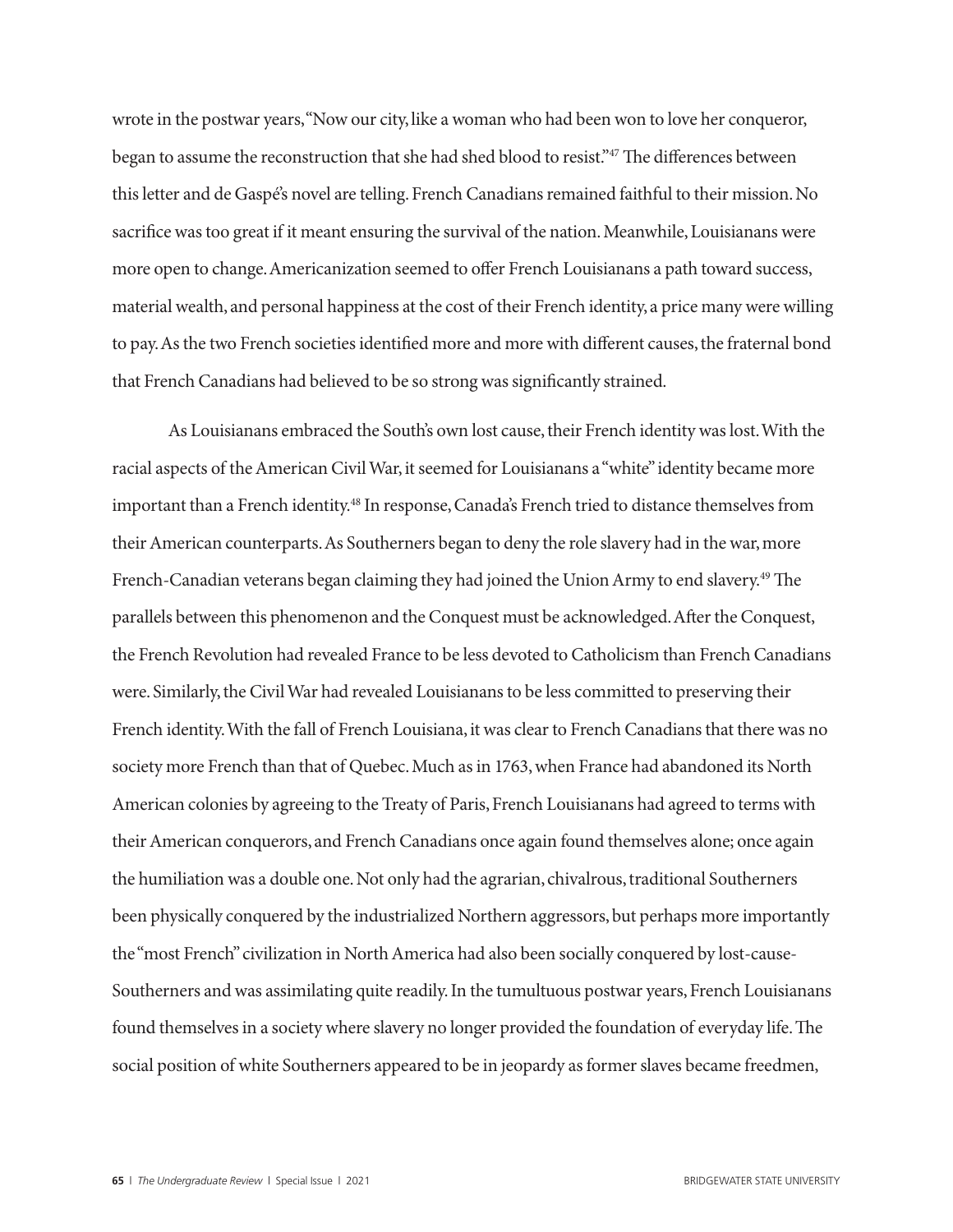and Reconstruction governments sought to transform the American South. The South's Lost Cause seemed to offer some stability to French Louisianans amid these changes. The idea that lost-cause-Southerners had fought heroically to preserve an honorable, chivalrous way of life against Northern invaders rather than to defend an evil, exploitive institution was quickly adopted by many of Louisiana's French, and according to Marise Bachand, for French Louisianans, "The courage [the lostcause-Southerner] displayed during the Civil War to defend the 'superior race' smoothed differences and sealed their alliance."50 As French Louisianans allied themselves with lost-cause-Southerners, their alliance with French Canada was broken. In all wars, the loss of an ally requires a reevaluation of circumstances, and that is precisely what French Canadians did after French Louisiana fell victim to the renewed Conquest.

Scholars would be wise to keep all of this in mind when studying Canadian Confederation. Many historians, like Phillip Buckner for example, rightly point out that the chaos of the Civil War demonstrated to Canadians the need to unite. The United States had just demonstrated its military and economic power by waging a war against itself for four years. All Canadians had reason to worry about American expansion, and Buckner argues that Confederation represented Canadians choosing to be British rather than American.<sup>51</sup> Other scholars point out the economic benefits a united Canada promised to bring. These arguments have validity, of course, but they ignore the fact that for French Canadians, the Civil War went beyond matters of practical politics and entered the realm of myth. The relations, rules, and sacred principles rooted in the Conquest imbued the war with a profound meaning that was uniquely felt by French Canadians. They saw the Civil War as another front in their own long struggle, a struggle for God, tradition, and identity. The fall of Louisiana, a supposed bastion of French heritage, dealt a heavy blow to the French-Canadian mission. After 1865, it was clear that if a Catholic nation was to be built in North America, it would have its locus in Quebec. If the French identity was to survive, it would do so from Quebec. If Quebec failed, the French-Canadian-Catholic light to the world would be extinguished, and the Conquest would be complete.

With this in mind, one can more closely inspect the British North America Act of 1867,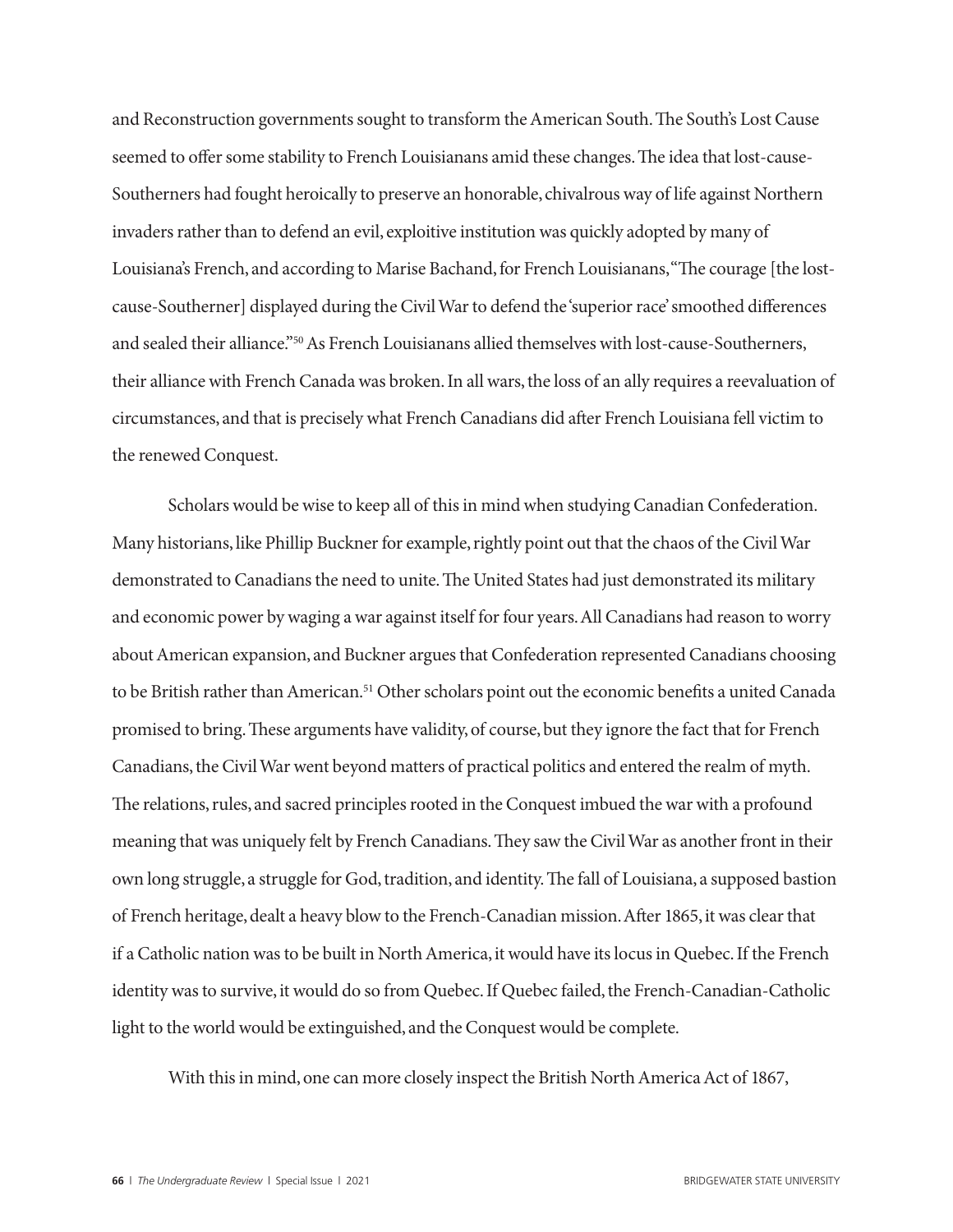and how it was perceived by French Canadians. Robert Vipond's study on Confederation explains that scholars must not conflate sovereignty and legislative power when studying the British North America Act. He demonstrates that a popular understanding of the Act in the 1860s was that although significant power would be granted to the federal government in Ottawa, it would not create the provincial governments and, therefore, could not dominate or destroy them.<sup>52</sup> Furthermore, the act made French an official language for the first time,<sup>53</sup> which was a major victory for Canadiens. With this understanding the provinces would largely be free to govern themselves in their own spheres, and francophones would retain their language. After witnessing the fall of French Louisiana, this was about all French Canadians could hope for in 1867. Concerning Confederation, the *Journal de Québec*  wrote, "We want to be a nation one day, and that is our necessary destiny…we prefer the political condition of which we will be a vital element, in which we will still be in existence."54 This shows that the goal of nationhood was still very much alive, which suggests that French Canadians' struggle was not over. The *Courrier du Canada* expressed a similar sentiment when Confederation was made official stating:

One hundred and six years, eight months and eighteen days ago yesterday…the last of the French governors of New France concluded a capitulation which delivered forever to his secular enemies 'the most beautiful, the most French, and the most neglected' of the colonies France possessed…Who would have been able to foresee…that the cradle of French-Canadian nationalism, would be…governed by a French-Canadian Catholic.<sup>55</sup>

The imagery of Quebec as the cradle of French-Canadian nationalism suggests that this nationalism would eventually grow from its youthful state into a mature entity in the future. While this goal had not yet been accomplished, French Canadians could celebrate their small victories. With Confederation, provincial borders essentially became lines of demarcation within which the French language and Catholic religion would be free from further assault, and where French Canadians could govern themselves. French Canadians were given a sanctuary from which they had means to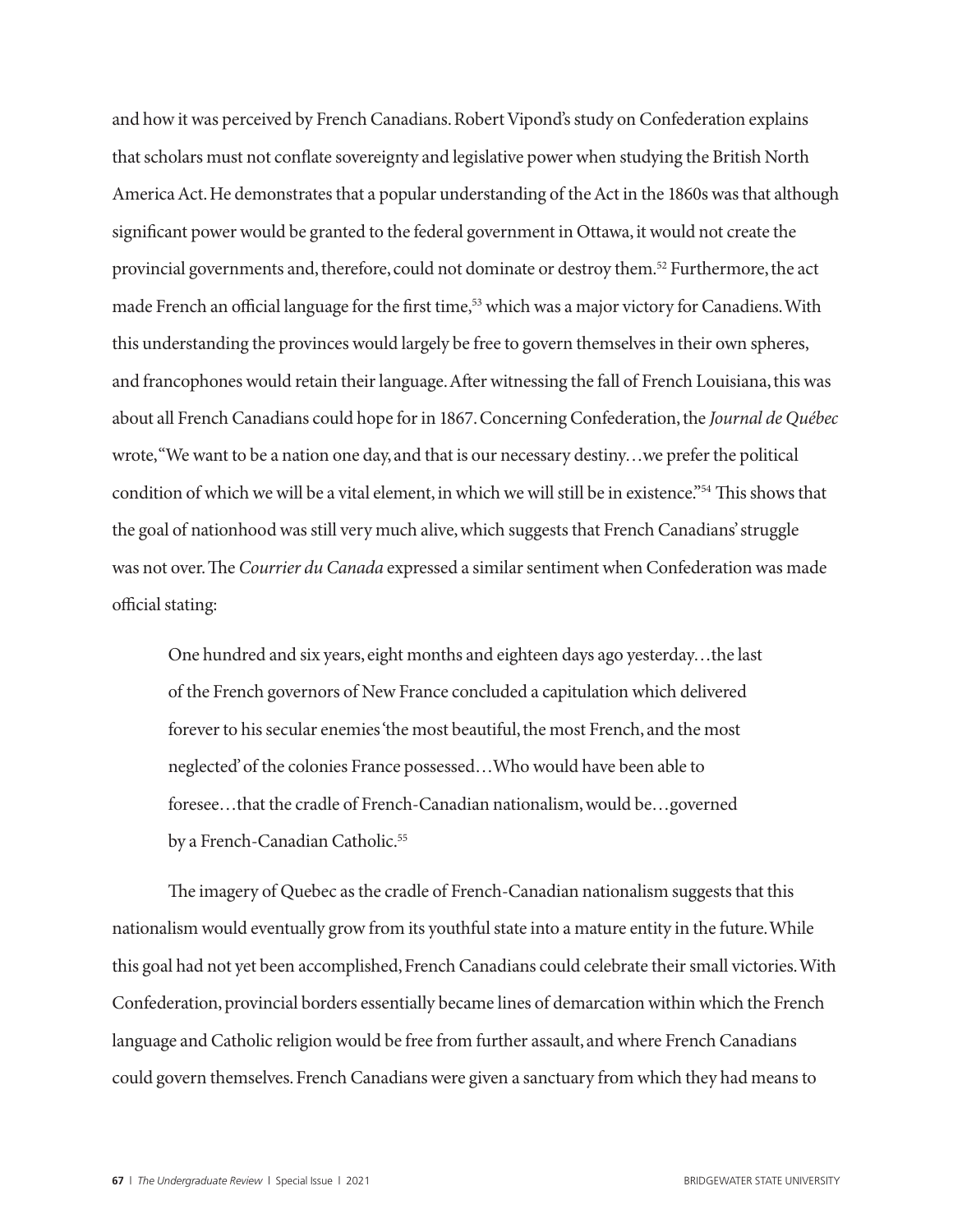prolong their struggle, to regroup, to consolidate, and to live to fight another day. Significant power was given to Ottawa, to be sure, but the traditional French-Canadian way of life did not require an active provincial government. It just required that the French be left alone, and Confederation granted this. Moreover, the French Canadians did not fear a long struggle. In fact, struggle was part of their Catholic identity. Suffering and salvation went hand in hand. Quebec would bear its cross until it could fulfill its mission. If they had their language, their religion, and their land, French Canadians would have their identity. As long as they had their identity, the Conquest was not complete.

The official motto of Quebec is *Je me souviens*. "I remember." It may just be that remembrance is the most defining characteristic of French-Canadian society. This is the case presently and may very well have been the case in the 1860s. When the American North went to war with the South in 1861 to keep them in a union they no longer wished to be in, French Canadians remembered how they had come to be in a union with the British. When General Sherman left a path of destruction across the American South, French Canadians remembered how the British had burned their villages as they laid siege to Quebec. When the Southern states were said to be backward, they remembered how British rule was said to be progress. As a national myth, the Conquest has always been remembered by French Canadians. It inflicted wounds that traditionally have not been able to, or perhaps not allowed to, heal. Certain events irritate it from time to time so that it is kept raw and vulnerable, and every now and then it gets torn open. The Civil War was one such event. It reopened old wounds that the Conquest had inflicted upon the French-Canadian national consciousness, and myth, memory, tradition, and religious duty bled out. As French Canadians watched their French Louisianan brethren fight would-be conquerors, they were reminded that their own survival was also still very much at risk. By the end of the war, they had lost an important ally, and were forced to seek terms with their adversaries. The battle was not over, but a ceasefire was needed. In this sense, as much as it may have been an act or pact, The British North America Act of 1867 represented an armistice in the long battle known as the Conquest.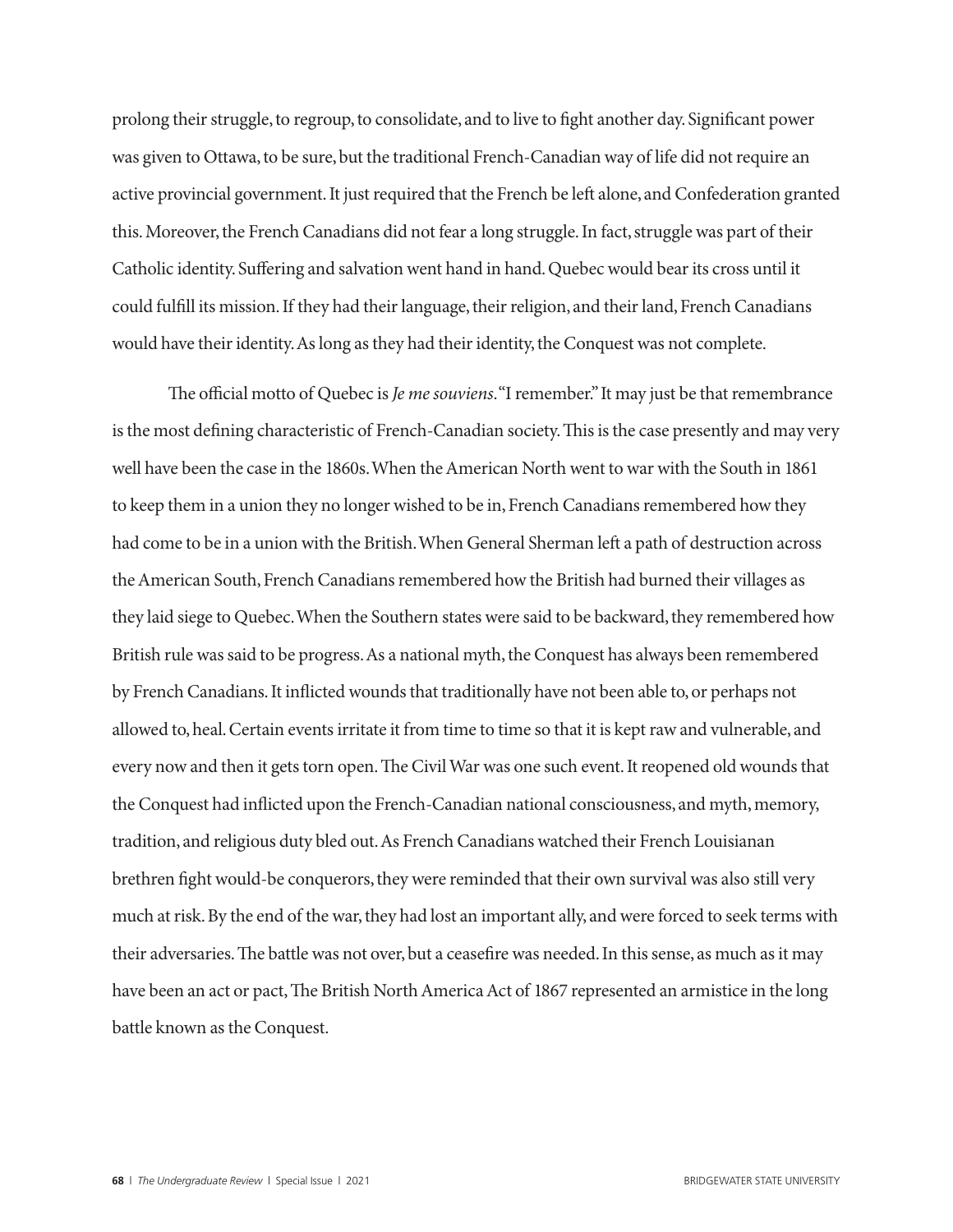

**Deitrich Wahl** holds a bachelor's degree in history and is a member of Bridgewater State University's class of 2021.

### **Notes**

- For examples of scholarship on this matter see: D.J. Hall, "The Spirit of Confederation': Ralph Heintzman, Professor Creighton, and the Bicultural Compact Theory," *Journal of Canadian Studies / Revue d'etudes canadiennes* 9, no. 4 (November 1974): 24–43, muse.jhu.edu/article/675512. See also: Paul Romney, "Provincial Equality, Special Status and the Compact Theory of Canadian Confederation," *Canadian Journal of Political Science / Revue canadienne de science politique* 32, no. 1 (March 1999): 21–39, http://www.jstor.org/stable/3232771. See also: Susan Mann, "Chapter 7: The Confederation Risk," In *The Dream of Nation: a Social and Intellectual History of Quebec*, (Montréal: McGill-Queen's University Press, 2014), 100-114. See also: George F. G. Stanley, "Act or Pact? Another Look at Confederation," *Report of the Annual Meeting / Rapports annuels de la Société historique du Canada* 35, no. 1 (1956): 1–25, https://doi.org/10.7202/300387ar.
- <sup>2</sup> Denis de Rougemont, "The Myth," in *Love in the Western World*, translated by Montgomery Beligion, (Princeton: Princeton University Press, 1983), 18.
- <sup>3</sup> Daniel Francis, *National Dreams: Myth, Memory, and Canadian History*, (Vancouver: Arsenal Pulp Press, 1997), 92-93.
- <sup>4</sup> Laurier L. LaPierre, "The Evolution of French-Canadian Nationalism Up to 1896," *The Centennial Review*, Canadian Issue, 10, no. 4 (1996): 495, https://www.jstor.org/stable/23737972.
- <sup>5</sup> Jacques Monet, "French-Canadian Nationalism and the Challenge of Ultramontanism," *Historical Papers / Communications historiques* 1, no. 1 (1966): 42, https://doi.org/10.7202/030651ar.
- <sup>6</sup> Alexandra Hillinger, "The Status of the French Language in British North America: from the Conquest to the Confederation," *The International Journal for Translation & Interpreting Research* 11, no. 2 (2019): 26, https://doi.org/10.12807/ti.111202.2019.a03.
- Although it is not clear who the author of the article was, it is known that John Dougall was the editor, publisher, and proprietor of the newspaper. Dougall was an English-speaking Protestant who had immigrated to Montreal from Scotland in 1826 at the age of sixteen. His newspaper, *The Montreal Witness*, ran from 1845 until 1938 and consistently provided the public with a Christian, often anti-Catholic perspective of social and economic issues in Canada and abroad. It is possible that he wrote the article referenced here.
- <sup>8</sup> John Dougall, ed., "The French in America," *The Montreal Witness*, July 21, 1860, p. 457, https://collections.banq.qc.ca/ark:/52327/4183724.
- Dougall, "The French in America," 457.
- <sup>10</sup> Jason L. Newton, "These French Canadian of the Woods Are Half-Wild Folk': Wilderness, Whiteness, and Work in North America, 1840-1955," *Labour / Le Travail* 77 (2016): 127-128, https://doi.org/10.1353/llt.2016.0003. While there may be some truth in stating that the French settlers did indeed do more running over tracts of wilderness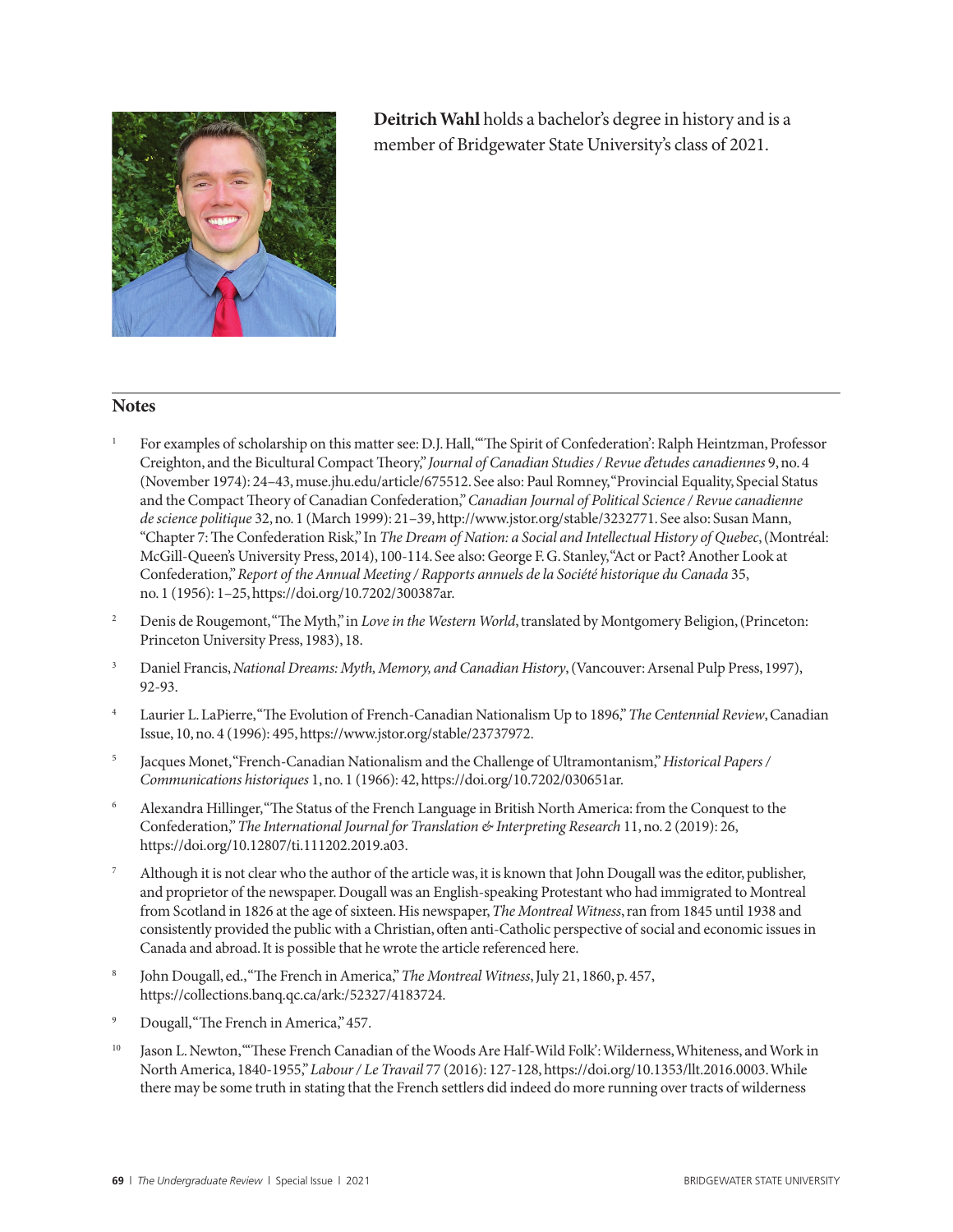than colonizing, it is important to note that popular pseudoscience of the time often linked a race's "whiteness" to their ability to "improve" the wilderness. Newton writes about this pseudoscience in his work cited here. By making the distinction between running over tracts of wilderness and colonization, the newspaper article implies that French Canadians had failed to fully improve or civilize the wilderness and effectively casts them as inferior to their colonizing English counterparts. With this in mind, one can see how French Canadians would have seen the article as insulting and dismissive, and the accuracy of the statement itself becomes less important than the reduction of Canadiens' history to such terms.

- <sup>11</sup> Hillinger, "The Status of the French Language," 22.
- <sup>12</sup> Katherine L. Morrison, "The Only Canadians: Canada's French and the British Connection," *International Journal of Canadian Studies / Revue internationale d'etudes canadiennes* 37 (2008): 180, https://doi.org/10.7202/040800ar.
- <sup>13</sup> Monet, "French-Canadian Nationalism and Ultramontanism," 41.
- <sup>14</sup> LaPierre, "Evolution of French-Canadian Nationalism," 497. For examples of how Canadian agriculture outside of Quebec was evolving in the 1860s see also: Fred Landon, "Some Effects of the American Civil War on Canadian Agriculture," *Agricultural History* 7, no. 4 (1933): 163-169. http://www.jstor.org/stable/3739352.
- Damien-Claude Bélanger, "Canada, French Canadians and Franco-Americans in the Civil War Era (1861-1865)," Marianopolis College-Quebec History, August 13, 2001, Chapter 1, http://faculty.marianopolis.edu/c.belanger/quebechistory/frncdns/studies/dcb/conc.htm.
- <sup>16</sup> Bélanger, "Canada, French Canadians and Franco-Americans in the Civil War Era," Chapter 1.
- <sup>17</sup> Preston Jones, "Civil War, Culture War: French Quebec and the American War between the States," *The Catholic Historical Review* 87, no. 1 (2001): 60, http://www.jstor.org/stable/25025881.
- <sup>18</sup> David Kwavnick, "The Roots of French-Canadian Discontent," *The Canadian Journal of Economics and Political Science / Revue canadienne d'Economique et de Science politique* 31, no. 4 (November 1965): 513, https://doi.org/10.2307/139827.
- <sup>19</sup> Beverly Rasporich, "Sacrifice and Death in French-Canadian Fiction: An English Reading," *Dalhousie Review* 55, no. 3 (1975): 449, http://hdl.handle.net/10222/59883.
- <sup>20</sup> Mark A. Noll, "The Catholic Press, the Bible, and Protestant Responsibility for the Civil War," *Journal of the Civil War Era* 7, no. 3 (2017): 361, https://www.jstor.org/stable/26381449.
- <sup>21</sup> Noll, "Catholic Press and the Civil War," 365-366.
- <sup>22</sup> Jones, "Civil War, Culture War," 62-62.
- <sup>23</sup> Preston Jones, "Quebec and Louisiana: The Civil War Years," *Quebec Studies* 23, no. 1 (1997): 75, https://doi.org/10.3828/qs.23.1.73.
- <sup>24</sup> Jones, "Quebec and Louisiana," 75. ["evil race"]
- <sup>25</sup> E.R. Frichette, ed., "Adresse des Français de la Louisiane," *Le Canadien*, May 27, 1861, p. 2, https://collections.banq.qc.ca/ark:/52327/3458498. ["But we know very well that it is not the abolition of slavery that the North wants, but the subjugation and exploitation of the South."]
- <sup>26</sup> Robert Weir, ed., "British Feeling On the American Civil War," *The Montreal Herald and Daily Commercial Gazette*, May 23, 1861, p. 2, https://collections.banq.qc.ca/ark:/52327/3184312.
- <sup>27</sup> J.I. Little, "From Borderland to Bordered Land: Reaction in the Eastern Townships Press to the American Civil War and the Threat of Fenian Invasion," *Histoire sociale / Social History* 45, no. 89 (May 2012): 6, https://doi.org/10.1353/his.2012.0007.
- <sup>28</sup> Hillinger, "Status of the French Language," 23. Hillinger discusses Lord Durham's 1839 report in which he described French Canadians as an ignorant, illiterate people without a history nor a literature. See also: Newton, "Wilderness, Whiteness, and Work in North America," 131. Newton provides a quote from historian Edward Watts who found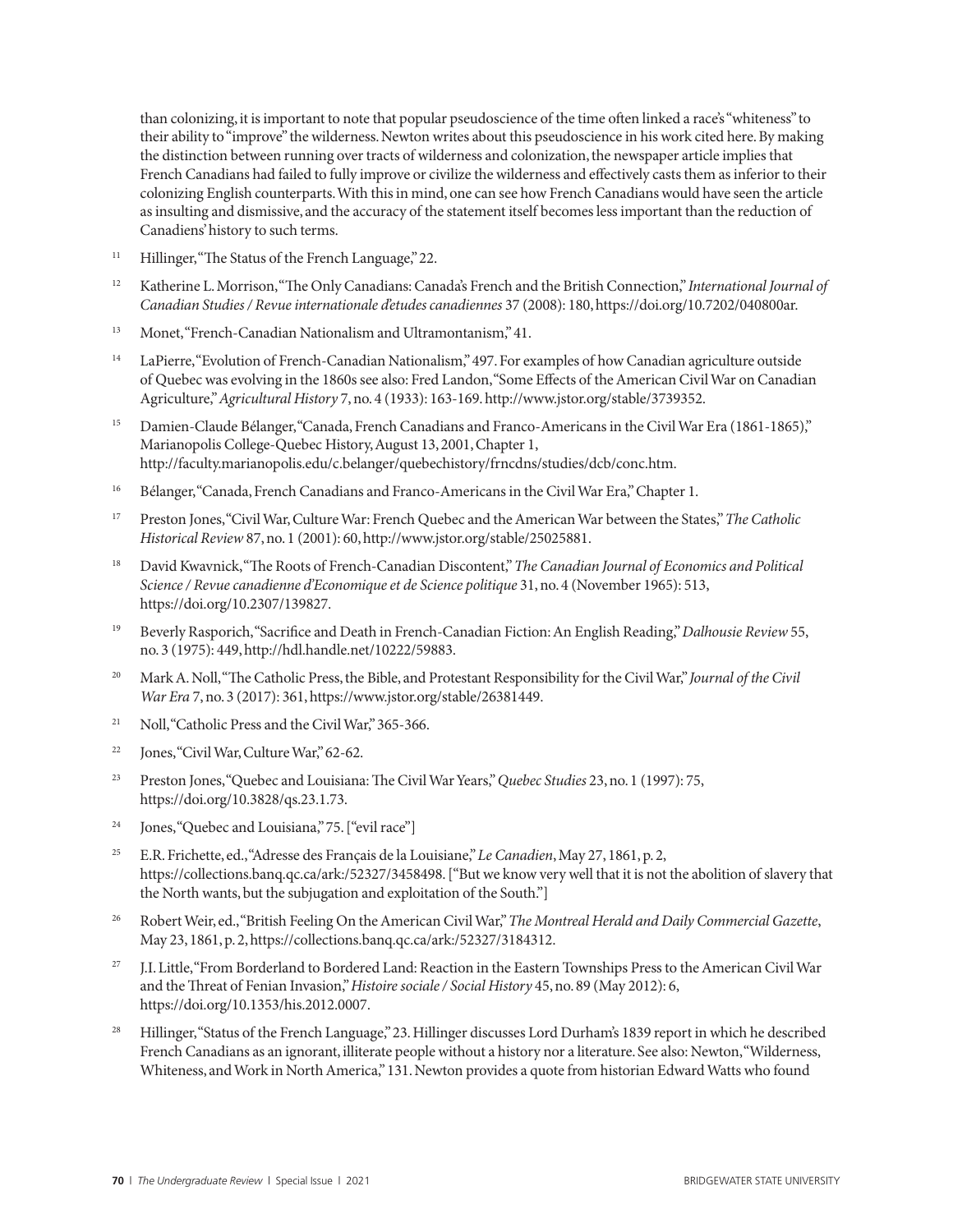that in early American literature French Canadians were portrayed as a people "meant to be governed, not to govern themselves."

- <sup>29</sup> Allan Greer, *The People of New France* (Toronto: University of Toronto Press, 2003), 110.
- <sup>30</sup> John J. Foote, ed., "Morning Chronicle," *Morning Chronicle and Commercial and Shipping Gazette*, November 14, 1864, p. 2, https://collections.banq.qc.ca/ark:/52327/3597657.
- <sup>31</sup> Jones, "Civil War, Culture War," 64.
- <sup>32</sup> Hillinger, "Status of the French Language," 24-26. *The Act of Union* in 1840 is a great example of this resistance. Section 41 of the act established English as Canada's only official language, thereby it effectively banned the official use of French. This provision was met with tremendous resistance from francophones, and in 1848 it was revoked. The fact that it was revoked and not amended is important. Instead of amending Section 41 to extend official status to the French language, Canadian lawmakers chose to get rid of it all together. An opportunity to protect and recognize the French language was therefore passed over, and francophones' mother tongue was left in a rather precarious position.
- <sup>33</sup> Landon, "Effects of the Civil War," 167-168.
- <sup>34</sup> Weir, "British Feeling On The American Civil War," p. 2. This article states that the American government provided nothing but "ill offices" to Canada during the Rebellions of 1837-1838, that Americans would have celebrated any disasters suffered in Britain during the revolutions of 1848, and that the American government sought to humiliate Britain through their enforcement of laws against enlistment and strict neutrality during the Crimean War. See also: Little, "Borderland to Bordered Land," 6, 8, 19-20. Little provides English-language newspaper articles from the Eastern Townships that condemn the American government's handling of the Trent Affair, American Secretary of State William Seward's discussions of manifest destiny, draft dodgers from the Northern states coming across the border into Canada, and a perceived lack of strong action taken by the American government against Fenian raiders. See also: Phillip Buckner, "'British North America and a Continent in Dissolution': The American Civil War in the Making of Canadian Confederation," *Journal of the Civil War Era* 7, no. 4 (December 1, 2017): 525, https://www.jstor.org/stable/26381475. Buckner cites the cancellation of the reciprocity agreement as another cause of antagonism between British Canadians and the Northern states.
- <sup>35</sup> Charles St. Michel, ed., "Whom Shall We Believe?" *Morning Chronicle and Commercial and Shipping Gazette*, June 21, 1862, p. 1, https://collections.banq.qc.ca/ark:/52327/3596916.
- <sup>36</sup> Marise Bachand, "Disunited Daughters of the Confederations: Creoles and Canadians at the Intersection of Nations, States, and Empires," *Journal of the Civil War Era* 7, no. 4 (December 1, 2017): 545, https://www.jstor.org/stable/26381476.
- <sup>37</sup> Jones, "Quebec and Louisiana," 76. ["more French than us"]
- <sup>38</sup> Jones, "Quebec and Louisiana," 75.
- <sup>39</sup> Frichette, "Adresse des Français de la Louisiane," 2.
- <sup>40</sup> Audisio, Gabriel Audisio, "Crisis in Baton Rouge, 1840-1860: Foreshadowing the Demise of Louisiana's French Language?" *Louisiana History: The Journal of the Louisiana Historical Association* 29, no. 4 (1988): 343–363, http:// www.jstor.org/stable/4232687. The study also provides an interesting story of a Louisiana town council slowly switching from the official use French to English over several years in the 1840s.
- <sup>41</sup> Bachand, "Disunited Daughters of the Confederations," 555.
- <sup>42</sup> Hillinger, "Status of the French Language," 22.
- <sup>43</sup> Bachand, "Disunited Daughters of the Confederations," 549-550.
- <sup>44</sup> Jones, "Quebec and Louisiana," 78.
- <sup>45</sup> Jones, "Civil War, Culture War," 65.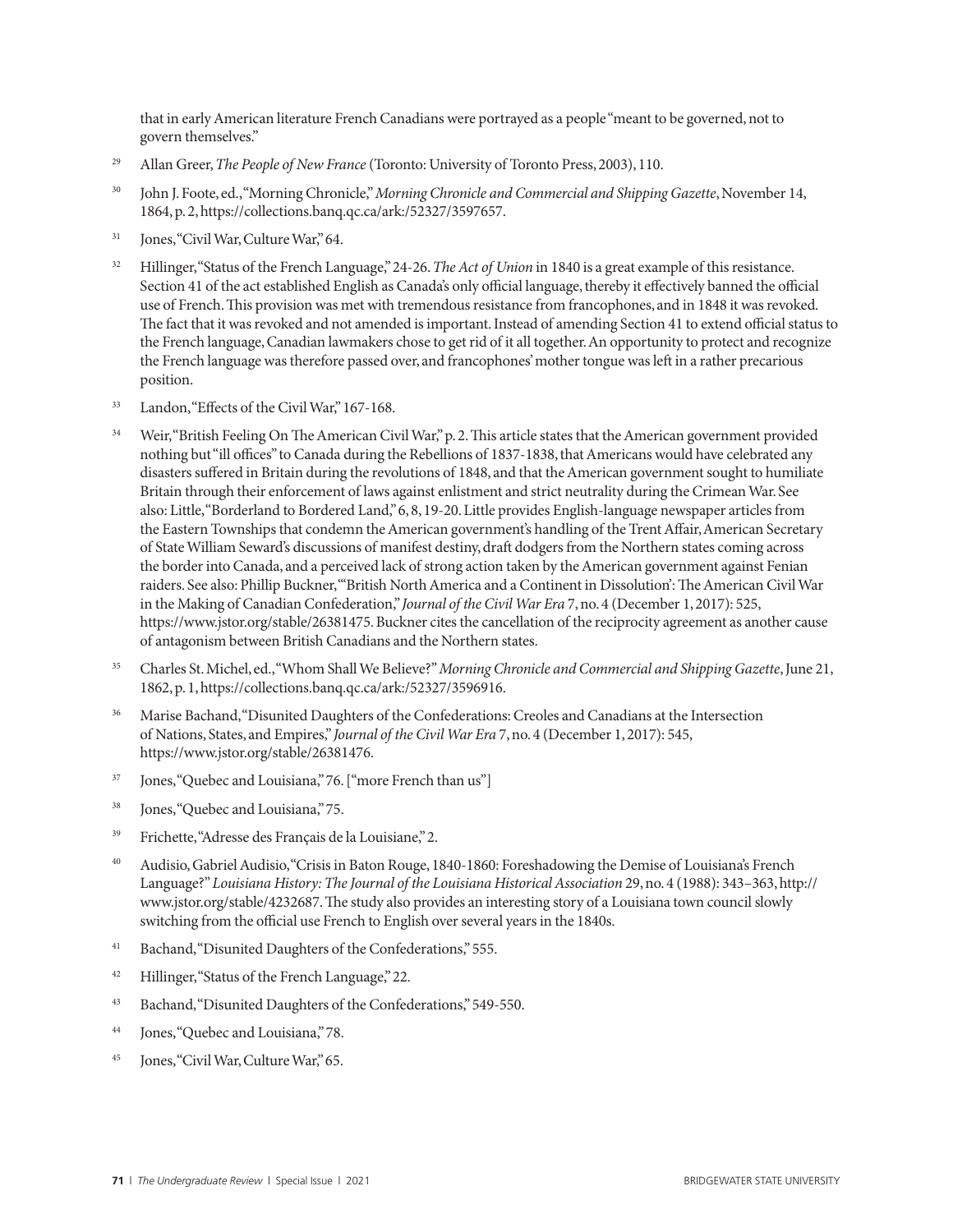- <sup>46</sup> Philippe-Joseph Aubert de Gaspé, *Canadians of Old*, trans. Jane Brierley (Montreal: Véhicule Press, 1996), 241, as cited in Morrison, "The Only Canadians," 182.
- <sup>47</sup> Bachand, "Disunited Daughters of the Confederations," 559.
- <sup>48</sup> Bachand, "Disunited Daughters of the Confederations," 555.
- <sup>49</sup> Preston Jones uses Remy Tremblay's autobiographical novel, *Un revenant: episode de la guerre de secession*, to illustrate this fact. See: Jones, "Quebec and Louisiana," 76-77.
- <sup>50</sup> Bachand, "Disunited Daughters of the Confederations," 559.
- <sup>51</sup> Buckner, "British North America and a Continent in Dissolution," 529.
- <sup>52</sup> Robert C. Vipond, "1787 and 1867: The Federal Principle and Canadian Confederation Reconsidered," *Canadian Journal of Political Science / Revue Canadienne De Science Politique* 22, no. 1 (1989): 19, http://www.jstor.org/stable/3228597.
- <sup>53</sup> Hillinger, "Status of the French Language," 20-26. Until the Act of Confederation in 1867, both the French and English languages held non-legislative statuses. The French language had been traditionally protected, though. By recognizing Canadiens' right to practice Catholicism and restoring French civil law, the Quebec Act of 1774 had provided some unofficial protection for the French language as it was attached to religious life and civil courts. The Constitutional Act of 1791 also permitted voters and members of the Legislative Council and Assembly of Lower Canada to take oaths in French or English, thereby officially recognizing the use of the French language. No law explicitly gave the French language official status until 1867, however, when the British North America Act officially allowed for the use of French in the Parliament of Canada, in the Legislative Assembly of Quebec, in all federal courts, and in the courts of Quebec.
- <sup>54</sup> Quoted in Jean Charles Bonenfant, "The French Canadians and the Birth of Confederation," *The Canadian Historical Association Booklets*, no. 21 (1996): 13, https://cha-shc.ca/\_uploads/5c38a9a6d1ed1.pdf.
- <sup>55</sup> Quoted in Bonenfant, "French Canadians and Birth of Confederation," 11.

### **Bibliography**

- Audisio, Gabriel. "Crisis in Baton Rouge, 1840-1860: Foreshadowing the Demise of Louisiana's French Language?" *Louisiana History: The Journal of the Louisiana Historical Association* 29, no. 4 (1988): 343–363. http://www.jstor.org/stable/4232687.
- Bachand, Marise. "Disunited Daughters of the Confederations: Creoles and Canadians at the Intersection of Nations, States, and Empires." *Journal of the Civil War Era* 7, no. 4 (December 1, 2017): 541–569. https://www.jstor.org/stable/26381476.
- Bélanger, Damien-Claude. "Canada, French Canadians and Franco-Americans in the Civil War Era (1861-1865)." Marianopolis College-Quebec History, August 13, 2001. http://faculty.marianopolis.edu/c.belanger/quebechistory/frncdns/studies/dcb/conc.htm.
- Bonenfant, Jean Charles. "The French Canadians and the Birth of Confederation." *The Canadian Historical Association Booklets*, no. 21 (1996): 1–20. https://cha-shc.ca/\_uploads/5c38a9a6d1ed1.pdf.
- Buckner, Phillip. "'British North America and a Continent in Dissolution': The American Civil War in the Making of Canadian Confederation." *Journal of the Civil War Era* 7, no. 4 (December 1, 2017): 512–540. https://www.jstor.org/stable/26381475.
- de Rougemont, Denis."The Myth." In *Love in the Western World*, translated by Montgomery Beligion, 18–23. Princeton, NJ: Princeton University Press, 1983.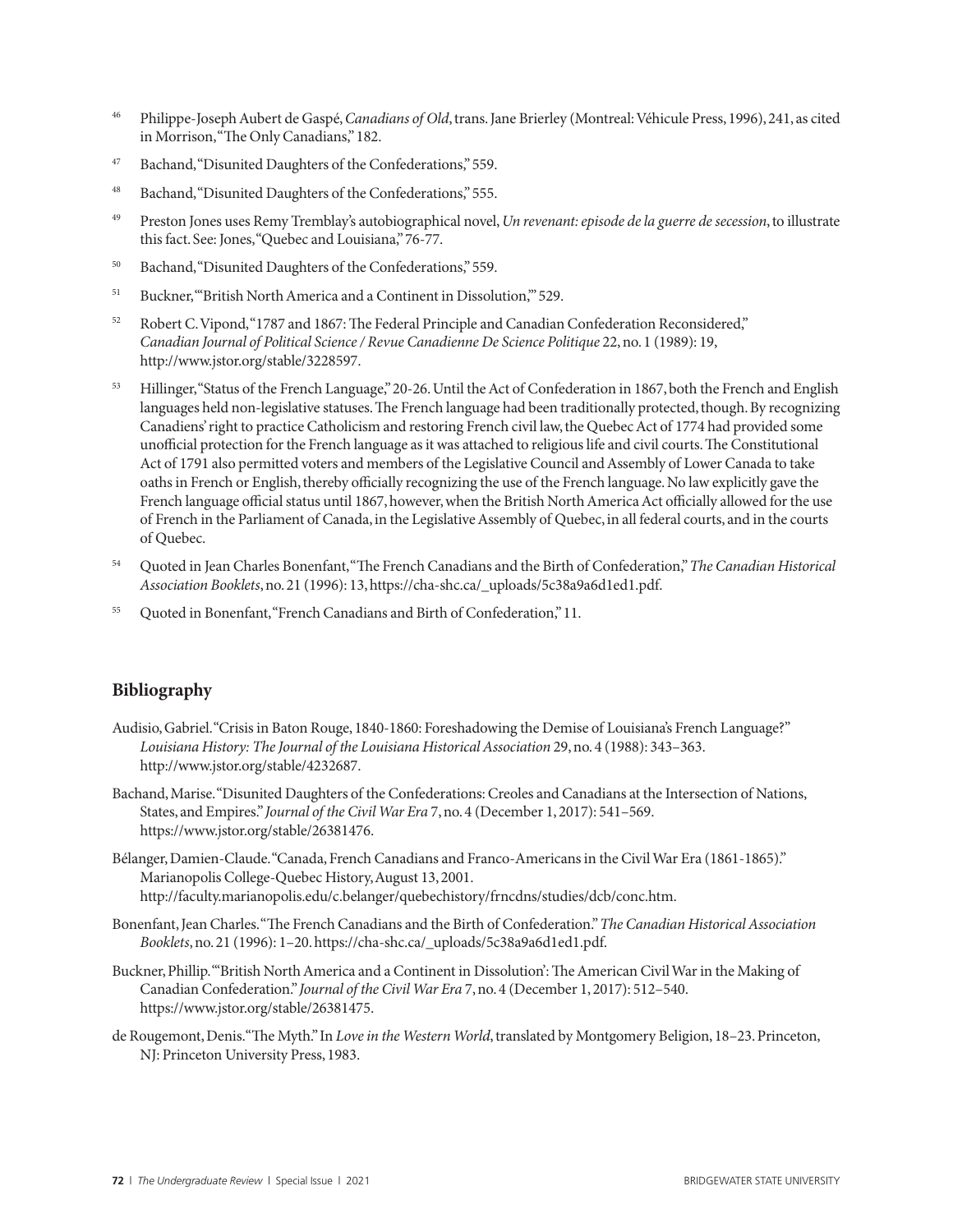- Dougall, John, ed. "The French in America." *The Montreal Witness.* July 21, 1860. https://collections.banq.qc.ca/ark:/52327/4183724.
- Foote, John J. ed. "Morning Chronicle." *Morning Chronicle and Commercial and Shipping Gazette.* November 14, 1864. https://collections.banq.qc.ca/ark:/52327/3597657.
- Francis, Daniel. *National Dreams Myth, Memory, and Canadian History.* Vancouver: Arsenal Pulp Press, 1997.
- Frichette, E.R., ed. "Adresse des Français de la Louisiane." *Le Canadien.* May 27, 1861. https://collections.banq.qc.ca/ark:/52327/3458498.
- Greer, Allan. *The People of New France.* Toronto: University of Toronto Press, 2003.
- Hall, D. J. ""The Spirit of Confederation': Ralph Heintzman, Professor Creighton, and the bicultural compact theory." *Journal of Canadian Studies/Revue d'études canadiennes* 9, no. 4 (1974): 24-43. muse.jhu.edu/article/675512.
- Hillinger, Alexandra. "The Status of the French Language in British North America: from the Conquest to the Confederation." *The International Journal for Translation & Interpreting Research* 11, no. 2 (2019): 18–31. https://doi.org/10.12807/ti.111202.2019.a03.
- Jones, Preston. "Civil War, Culture War: French Quebec and the American War between the States." *The Catholic Historical Review* 87, no. 1 (2001): 55-70. http://www.jstor.org/stable/25025881.
- Jones, Preston. "Quebec and Louisiana: The Civil War Years." *Quebec Studies* 23, no. 1 (1997): 73–81. https://doi.org/10.3828/qs.23.1.73.
- Kwavnick, David. "The Roots of French-Canadian Discontent." *The Canadian Journal of Economics and Political Science / Revue canadienne d'Economique et de Science politique* 31, no. 4 (November 1965): 509–523. https://doi.org/10.2307/139827.
- Landon, Fred. "Some Effects of the American Civil War on Canadian Agriculture." *Agricultural History* 7, no. 4 (1933): 163- 169. http://www.jstor.org/stable/3739352.
- LaPierre, Laurier L. "The Evolution of French-Canadian Nationalism Up to 1896." *The Centennial Review*, Canadian Issue, 10, no. 4 (1996): 493–504. https://www.jstor.org/stable/23737972.
- Little, J.I. "From Borderland to Bordered Land: Reaction in the Eastern Townships Press to the American Civil War and the Threat of Fenian Invasion." *Histoire sociale / Social History* 45, no. 89 (May 2012): 1–24. https://doi.org/10.1353/his.2012.0007.
- Mann, Susan. "The Confederation Risk." In *The Dream of Nation: a Social and Intellectual History of Quebec*, 100-114. Montréal: McGill-Queen's University Press, 2014.
- Monet, Jacques. "French-Canadian Nationalism and the Challenge of Ultramontanism." *Historical Papers / Communications historiques* 1, no. 1 (1966): 41–55. https://doi.org/10.7202/030651ar.
- Morrison, Katherine L. "The Only Canadians: Canada's French and the British Connection." *International Journal of Canadian Studies / Revue internationale d'etudes canadiennes* 37 (2008): 177–194. https://doi.org/10.7202/040800ar.
- Newton, Jason L. "'These French Canadian of the Woods Are Half-Wild Folk': Wilderness, Whiteness, and Work in North America, 1840-1955." *Labour / Le Travail* 77 (2016): 121–150. https://doi.org/10.1353/llt.2016.0003.
- Noll, Mark A. "The Catholic Press, the Bible, and Protestant Responsibility for the Civil War." *Journal of the Civil War Era* 7, no. 3 (2017): 355–376. https://www.jstor.org/stable/26381449.
- Rasporich, Beverly. "Sacrifice and Death in French-Canadian Fiction: An English Reading." *Dalhousie Review* 55, no. 3 (1975): 449–466. http://hdl.handle.net/10222/59883.
- Romney, Paul. "Provincial Equality, Special Status and the Compact Theory of Canadian Confederation." *Canadian Journal of Political Science / Revue Canadienne De Science Politique* 32, no. 1 (March 1999): 21-39. http://www.jstor. org/stable/3232771.